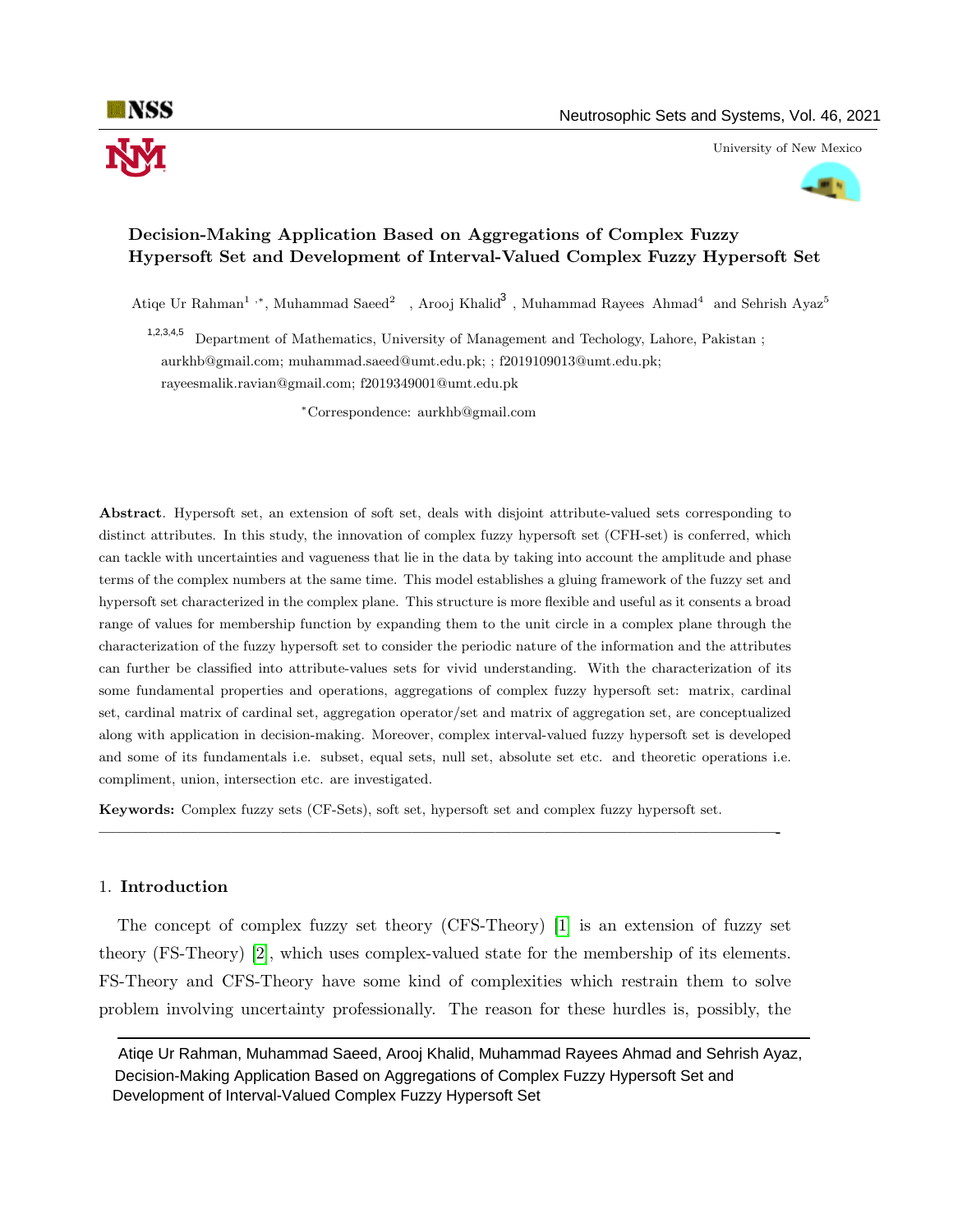inadequacy of the parametrization tool. It demands a mathematical tool free of all such impediments to tackle such issues. This scantiness is resolved with the development of soft set theory (SS-Theory) [\[7\]](#page-16-0) which is a new parameterized family of subsets of the universe of discourse. The researchers [\[8\]](#page-16-1)- [\[17\]](#page-16-2) studied and investigated some elementary properties, operations, laws and hybrids of SS-Theory with applications in decision making. The gluing concept of NS-Theory and SS-Theory, is studied in [\[18\]](#page-16-3) to make the NS-Theory adequate with parameterized tool. In many real life situations, distinct attributes are further partitioned in disjoint attribute-valued sets but existing SS-Theory is insufficient for dealing with such kind of attribute-valued sets. Hypersoft set theory (HS-Theory) [\[19\]](#page-16-4) is developed to make the SST in line with attribute-valued sets to tackle real life scenarios. HS-Theory is an extension of SS-Theory as it transforms the single argument function into a multi-argument function. Certain elementary properties, aggregation operations, laws, relations and functions of HS-Theory, are investigated by [\[20\]](#page-16-5)- [\[22\]](#page-16-6) for proper understanding and further utilization in different fields. The applications of HS-Theory in decision making is studied by [\[23\]](#page-16-7)- [\[27\]](#page-16-8) and the intermingling study of HS-Theory with complex sets, convex and concave sets is studied by [\[28,](#page-17-1) [29\]](#page-17-2). Deli [\[30\]](#page-17-3) characterized hybrid set structures under uncertainly parameterized hypersoft sets with theory and applications. Gayen et al. [\[31\]](#page-17-4) analyzed some essential aspects of plithogenic hypersoft algebraic structures. They also investigated the notions and basic properties of plithogenic hypersoft subgroups ie plithogenic fuzzy hypersoft subgroup, plithogenic intuitionistic fuzzy hypersoft subgroup, plithogenic neutrosophic hypersoft subgroup. Saeed et al. [\[32,](#page-17-5) [33\]](#page-17-6) discussed decision making techniques for neutrosophic hypersoft mapping and complex multi-fuzzy hypersoft set. Rahman et al. [\[34–](#page-17-7)[36\]](#page-17-8) studied decision making applications based on neutrosophic parameterized hypersoft Set, fuzzy parameterized hypersoft set and rough hypersoft set. Ihsan et al. [\[37\]](#page-17-9) investigated hypersoft expert set with application in decision making for the best selection of product.

#### 1.1. Motivation

In order to address the limitation of fuzzy soft set for dealing with periodic nature of data, Thirunavukarasu et al. [\[38\]](#page-17-10) developed the theory of complex fuzzy soft set and discussed its some fundamentals along with applications. Kumar et al. [\[39\]](#page-17-11) extended the work of Thirunavukarasu et al. to complex intuitionistic fuzzy soft sets and calculated its distance measures and entropies. Selvachandran et al. [\[40\]](#page-17-12) investigated interval-valued complex fuzzy soft set with application. Abd et al. [\[41\]](#page-17-13) discussed the fundamentals, properties and application of complex generalised fuzzy soft sets. These existing models employed single set of attributes for dealing uncertainties under fuzzy set-like environments but there are many situations when each attribute is required to be further partitioned into its attribute-valued set.

Atiqe Ur Rahman, Muhammad Saeed, Arooj Khalid, Muhammad Rayees Ahmad and Sehrish Ayaz, Decision-Making Application Based on Aggregations of Complex Fuzzy Hypersoft Set and Development of Interval-Valued Complex Fuzzy Hypersoft Set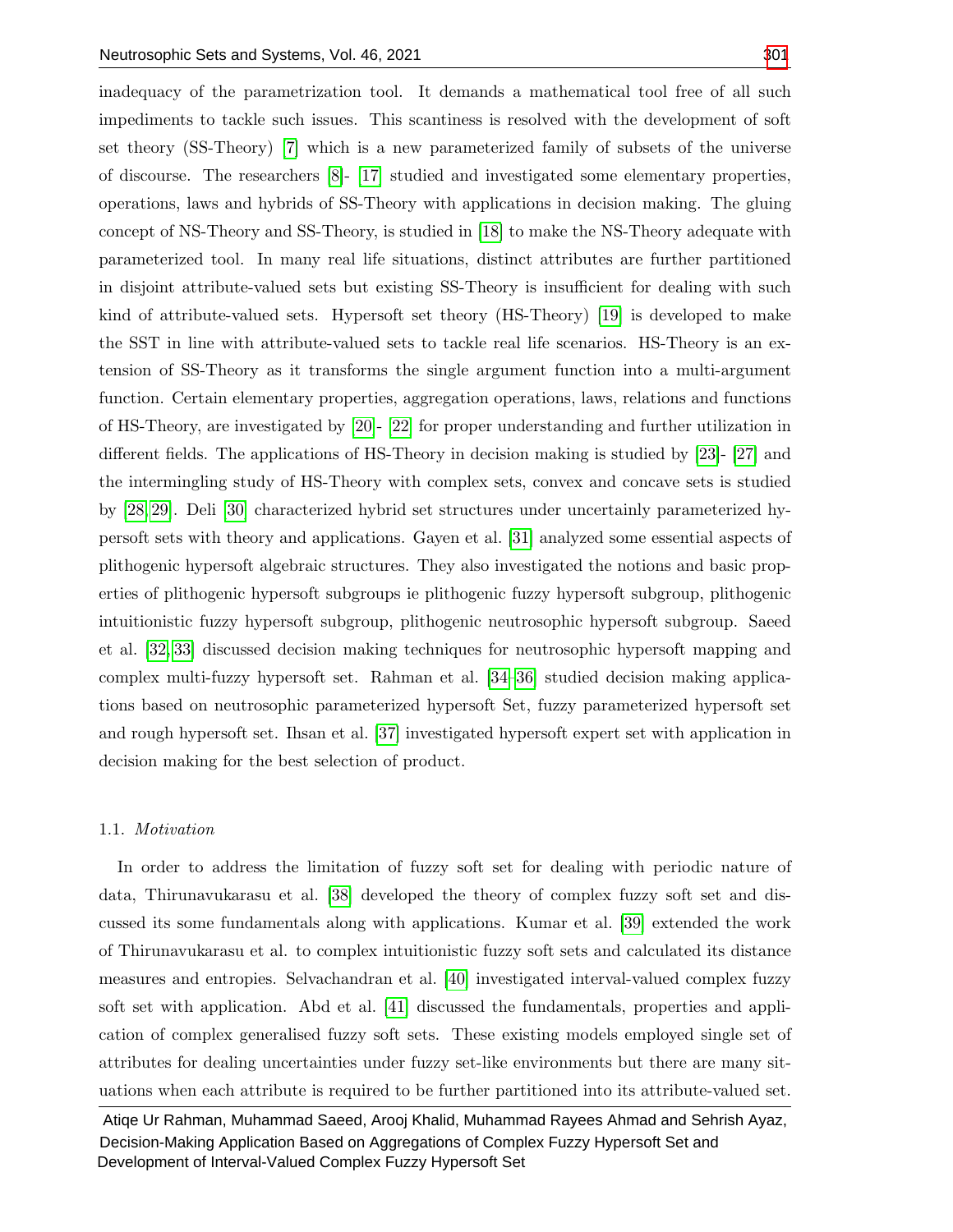These existing structures has limitation regarding the consideration of such attribute-valued sets. Inspiring from the above literature, the decision system of complex fuzzy hypersoft set is developed with the help of the characterization of its aggregation operations and fundamental theory of interval-valued complex fuzzy hypersoft set is investigated. The proposed structure complex fuzzy hypersoft set (CFH-set) and interval-valued complex hypersoft set (IV-CFHS) are more flexible and useful as they

- (i) generalize the existing structures of complex fuzzy soft set.
- (ii) permit a broad range of values for membership function by expanding them to the unit circle in a complex plane.
- (iii) consider the periodic nature of the information through the phase-terms.
- (iv) classify distinct attributes into corresponding attribute-values sets for vivid understanding.

#### 1.2. Organization of Paper

The rest of the paper is organized as: section 2 reviews the notions of fuzzy set, soft set, complex fuzzy set and relevant definitions used in the proposed work. Section 3, presents the decision system of complex fuzzy hypersoft set based on its some decisive aggregation operations along with application in decision-making. Section 4, investigates the fundamental theory of interval-valued complex fuzzy hypersoft set. Lastly, paper is summarized with future directions.

# 2. Preliminaries

Here some existing fundamental concepts regarding fuzzy set, fuzzy soft set and fuzzy hypersoft set are presented along with their structures with complex fuzzy set from literature. Throughout the paper, U,  $P(\mathbb{U}), F(\mathbb{U}), C(\mathbb{U})$  and  $C_h(\mathbb{U})$  will present universe of discourse, power set of U, collection of fuzzy sets, collection of complex fuzzy sets on soft sets and collection of complex fuzzy sets on hypersoft sets respectively.

#### Definition 2.1. [\[2\]](#page-15-1)

Suppose a universal set U and a fuzzy set  $X \subseteq U$ . The set X will be written as  $X =$  $\{(x,\alpha_X(x))|x\in\mathbb{U}\}\$  such that

$$
\alpha_X : \mathbb{U} \to [0,1]
$$

where  $\alpha_X(x)$  describes the membership percentage of  $x \in X$ .

# Definition 2.2. [\[1\]](#page-15-0)

A *complex fuzzy set*  $\mathbb{C}_f$  is of the form

 $\mathbb{C}_f=\left\{(\epsilon,\mu_{\mathbb{C}_f}(\epsilon)):\epsilon\in\mathbb{U}\right\}=\left\{(\epsilon,r_{\mathbb{C}_f}(\epsilon)e^{i\omega_{\mathbb{C}_f}(\epsilon)}):\epsilon\in\mathbb{U}\right\}.$ 

Atiqe Ur Rahman, Muhammad Saeed, Arooj Khalid, Muhammad Rayees Ahmad and Sehrish Ayaz, Decision-Making Application Based on Aggregations of Complex Fuzzy Hypersoft Set and Development of Interval-Valued Complex Fuzzy Hypersoft Set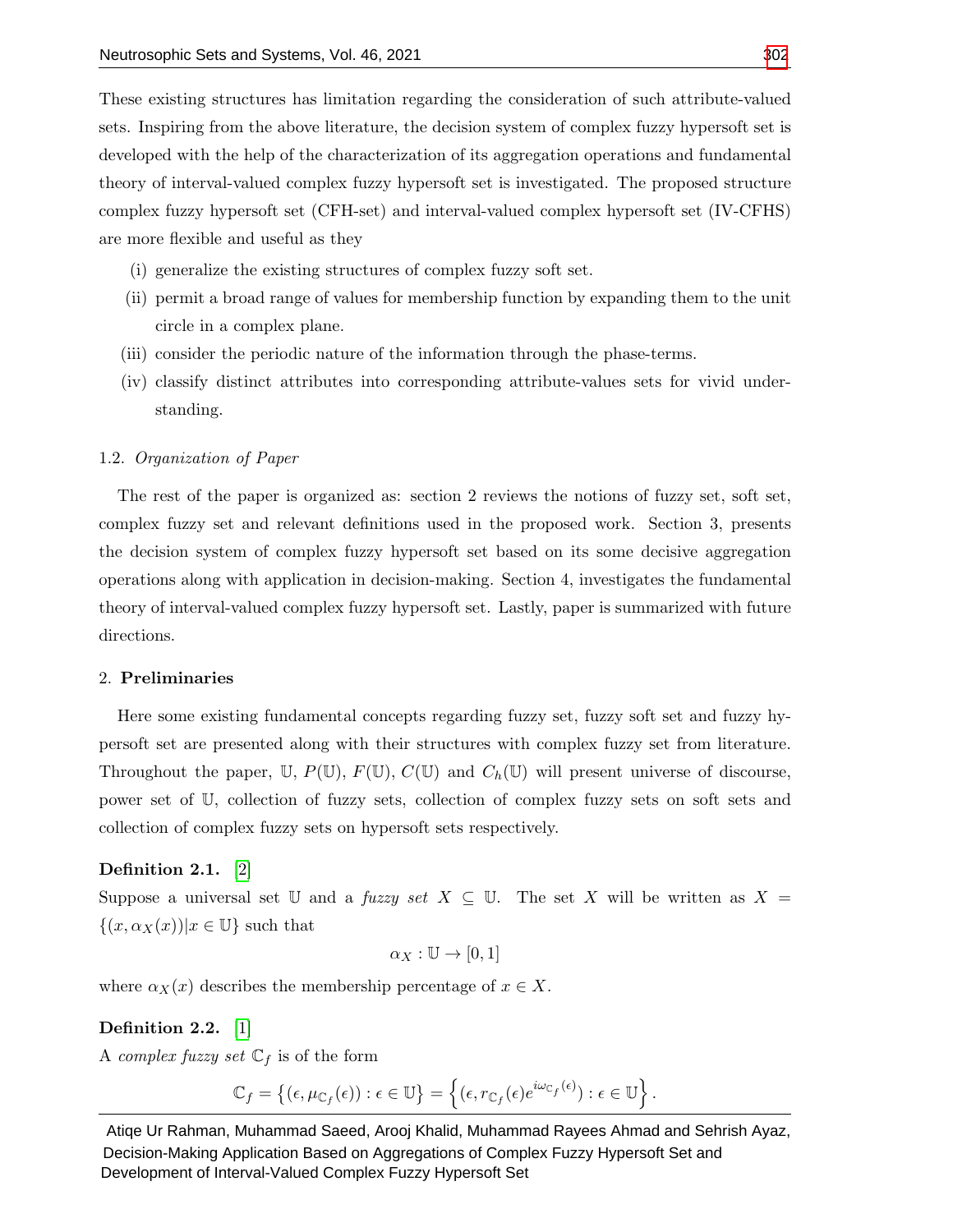where  $\mu_{\mathbb{C}_f}(\epsilon)$  is a membership function of  $\mathbb{C}_f$  with  $r_{\mathbb{C}_f}(\epsilon) \in [0,1]$  and  $\omega_{\mathbb{C}_f}(\epsilon) \in (0,2\pi]$  as amplitude and phase terms respectively and  $i =$ √  $\overline{-}1.$ 

Buckley [\[3\]](#page-15-2) and Zhang et al. [\[4\]](#page-15-3) presented fuzzy complex number in different way. However, according to [\[5\]](#page-16-9)- [\[6\]](#page-16-10), both amplitude and phase terms are captured by fuzzy sets.

# Definition 2.3. [\[7\]](#page-16-0)

A *soft set*  $\mathfrak{S}$  over  $\mathbb{U}$ , is defined as

$$
\mathfrak{S} = \{ (\epsilon, f_{\mathfrak{S}}(\epsilon)) : \epsilon \in E_1 \}
$$

where  $f_{\mathfrak{S}} : E_1 \to P(\mathbb{U})$  and  $E_1 \subseteq E$  (set of parameters).

#### Definition 2.4. [\[9\]](#page-16-11)

A fuzzy soft set (FS-set)  $\Gamma_{E_1}$  on U, is defined as

$$
\Gamma_{E_1} = \{ (\epsilon, \gamma_{E_1}(\epsilon)) : \epsilon \in E_1, \gamma_{E_1}(\epsilon) \in F(\mathbb{U}) \}
$$

where  $\gamma_{E_1}: E_1 \to F(\mathbb{U})$  such that  $\gamma_{E_1}(\epsilon) = \emptyset$  if  $\epsilon \notin E_1$ , and for all  $\epsilon \in E_1$ ,

$$
\gamma_{E_1}(\epsilon) = \left\{ \mu_{\gamma_{E_1}(\epsilon)}(v)/v : v \in \mathbb{U}, \mu_{\gamma_{E_1}(\epsilon)}(v) \in [0,1] \right\}
$$

is a fuzzy set over U. Also  $\gamma_{E_1}$  is the approximate function of  $\Gamma_{E_1}$  and the value  $\gamma_A(x)$  is a fuzzy set called  $\epsilon$ -element of FS-set. Note that if  $\gamma_{E_1}(\epsilon) = \emptyset$ , then  $(\epsilon, \gamma_{E_1}(\epsilon)) \notin \Gamma_{E_1}$ .

#### Definition 2.5. [\[38\]](#page-17-10)

A complex fuzzy soft set (CFS-set)  $\chi_{E_1}$  over U, is defined as

$$
\chi_{E_1} = \{ (\epsilon, \psi_{E_1}(\epsilon)) : \epsilon \in E_1, \psi_{E_1}(\epsilon) \in C(\mathbb{U}) \}.
$$

where  $\psi_{E_1}: E_1 \to C(\mathbb{U})$  such that  $\psi_{E_1}(\epsilon) = \emptyset$  if  $\epsilon \notin E_1$  and it is complex fuzzy approximate function of CFS-set  $\chi_{E_1}$  and its value  $\psi_{E_1}(\epsilon)$  is called  $\epsilon$ -member of CFS-set  $\chi_{E_1}$  for all  $\epsilon \in E_1$ . Operations of CF-sets and CFS-sets were defined in [\[1\]](#page-15-0) and [\[38\]](#page-17-10) respectively.

#### Definition 2.6. [\[19\]](#page-16-4)

The pair  $(H, G)$  is called a *hypersoft set* over U, where G is the cartesian product of n disjoint sets  $H_1, H_2, H_3, \ldots, H_n$  having attribute values of n distinct attributes  $h_1, h_2, h_3, \ldots, h_n$ respectively and  $H: G \to P(\mathbb{U})$ .

#### Definition 2.7. [\[19\]](#page-16-4)

A hypersoft set over a fuzzy universe of discourse is called fuzzy hypersoft set.

For more definitions and operations of hypersoft set, see [\[20\]](#page-16-5)- [\[22\]](#page-16-6)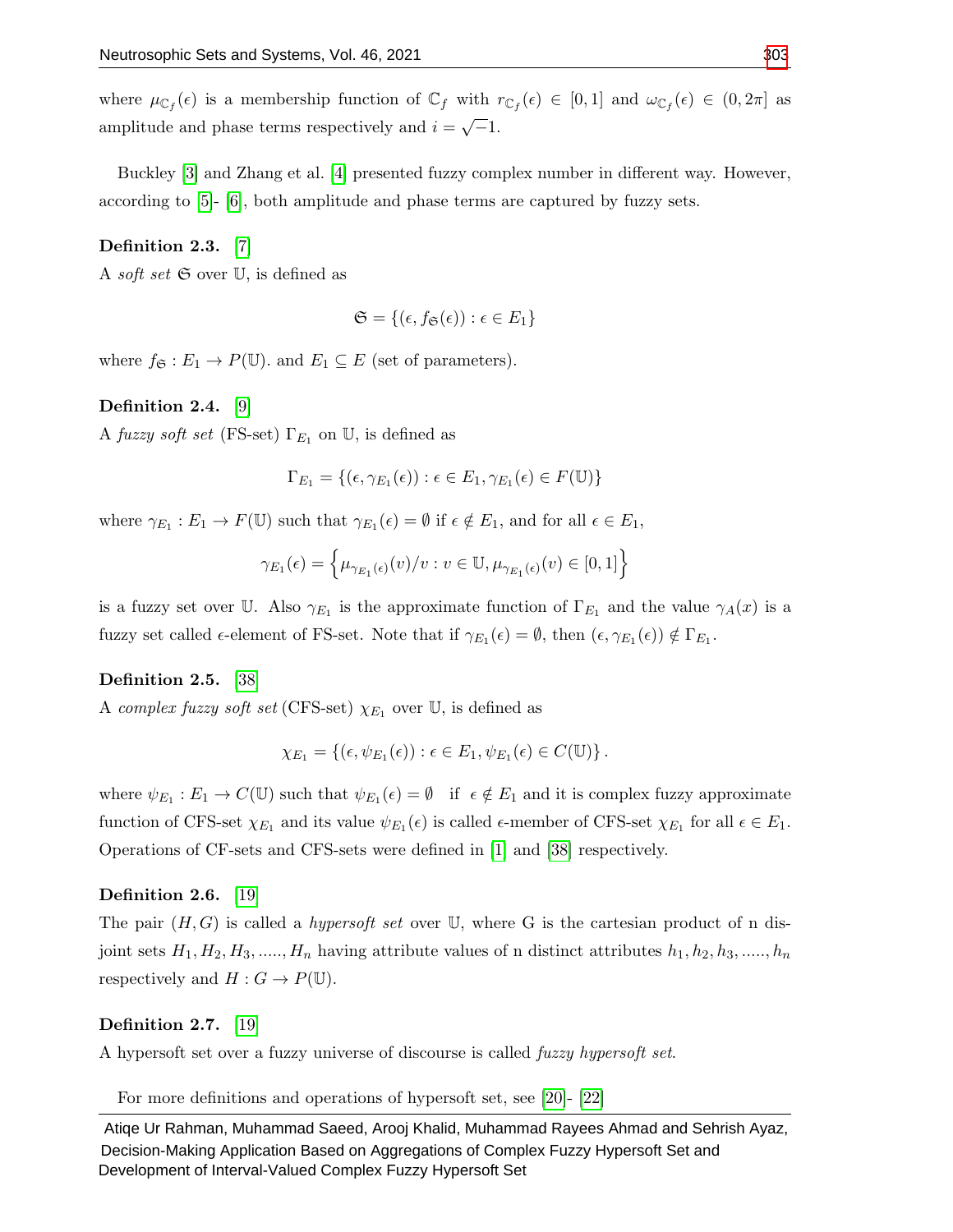#### <span id="page-4-0"></span>2.1. Complex Fuzzy Hypersoft Set

The following subsections [2.1](#page-4-0) and [2.2](#page-6-0) are reviewed from [\[28\]](#page-17-1).

<span id="page-4-1"></span>**Definition 2.8.** Let  $A_1, A_2, A_3, \ldots, A_n$  are disjoint sets having attribute values of n distinct attributes  $a_1, a_2, a_3, \dots, a_n$  respectively for  $n \geq 1, G = A_1 \times A_2 \times A_3 \times \dots \times A_n$  and  $\psi(\underline{x})$  be a CF-set over U for all  $\underline{\epsilon} = (d_1, d_2, d_3, \dots, d_n) \in G$ . Then, complex fuzzy hypersoft set (CFH-set)  $\chi_G$  over U is defined as

$$
\chi_G = \{ (\underline{\epsilon}, \psi(\underline{\epsilon})) : \underline{\epsilon} \in G, \psi(\underline{\epsilon}) \in C(\mathbb{U}) \}
$$

where

$$
\psi: G \to C(\mathbb{U}), \qquad \psi(\underline{\epsilon}) = \emptyset \text{ if } \underline{\epsilon} \notin G.
$$

is a CF-approximate function of  $\chi_G$  and its value  $\psi(\underline{\epsilon})$  is called  $\underline{\epsilon}$ -member of CFH-set  $\forall \underline{\epsilon} \in G$ .

<span id="page-4-2"></span>Example 2.9. Suppose a Department Promotion Committee (DPC) wants to observe(evaluate) the characteristics of some teachers by some defined indicators for departmental promotion. For this purpose, consider a set of teachers as a universe of discourse  $\mathbb{U} = \{t_1, t_2, t_3, t_4\}.$  The attributes of the teachers under consideration are the set  $E = \{A_1, A_2, A_3\}$ , where

A<sub>1</sub> = Total experience in years =  $\{3, <10\} = \{e_{11}, e_{12}\}\$ 

 $A_2$  = Total no. of publications= {10, 10 <} = { $e_{21}, e_{22}$ }

 $A_3$  = Performance Evaluation Report (PER) remarks = {*eligible*, not *eligible*} = { $e_{31}, e_{32}$ } and

$$
G = A_1 \times A_2 \times A_3 = \left\{ \begin{array}{l} (e_{11}, e_{21}, e_{31}), (e_{11}, e_{21}, e_{32}), (e_{11}, e_{22}, e_{31}), \\ (e_{11}, e_{22}, e_{32}), (e_{12}, e_{21}, e_{31}), (e_{12}, e_{21}, e_{32}), \\ (e_{12}, e_{22}, e_{31}), (e_{12}, e_{22}, e_{32}) \end{array} \right\} = \{e_1, e_2, e_3, \dots, e_8\}
$$

Complex fuzzy set  $\psi_G(e_1), \psi_G(e_2), \ldots, \psi_G(e_8)$  are defined as,

$$
\psi_{G}(e_{1}) = \left\{ \frac{0.4e^{i0.5\pi}}{t_{1}}, \frac{0.8e^{i0.6\pi}}{t_{2}}, \frac{0.8e^{i0.8\pi}}{t_{3}}, \frac{1.0e^{i0.75\pi}}{t_{4}} \right\},
$$
  

$$
\psi_{G}(e_{2}) = \left\{ \frac{0.6e^{i0.7\pi}}{t_{1}}, \frac{0.9e^{i0.9\pi}}{t_{2}}, \frac{0.7e^{i0.9\pi}}{t_{3}}, \frac{0.75e^{i0.95\pi}}{t_{4}} \right\},
$$
  

$$
\psi_{G}(e_{3}) = \left\{ \frac{0.5e^{i0.6\pi}}{t_{1}}, \frac{0.8e^{i0.9\pi}}{t_{2}}, \frac{0.6e^{i0.9\pi}}{t_{3}}, \frac{0.65e^{i0.95\pi}}{t_{4}} \right\},
$$
  

$$
\psi_{G}(e_{4}) = \left\{ \frac{0.3e^{i0.7\pi}}{t_{1}}, \frac{0.7e^{i0.9\pi}}{t_{2}}, \frac{0.5e^{i0.9\pi}}{t_{3}}, \frac{0.5e^{i0.65\pi}}{t_{4}} \right\},
$$
  

$$
\psi_{G}(e_{5}) = \left\{ \frac{0.2e^{i0.5\pi}}{t_{1}}, \frac{0.3e^{i0.8\pi}}{t_{2}}, \frac{0.8e^{i0.7\pi}}{t_{3}}, \frac{0.45e^{i0.65\pi}}{t_{4}} \right\},
$$
  

$$
\psi_{G}(e_{6}) = \left\{ \frac{0.5e^{i0.9\pi}}{t_{1}}, \frac{0.3e^{i0.9\pi}}{t_{2}}, \frac{0.7e^{i0.8\pi}}{t_{3}}, \frac{0.85e^{i0.95\pi}}{t_{4}} \right\},
$$
  

$$
\psi_{G}(e_{7}) = \left\{ \frac{0.6e^{i0.9\pi}}{t_{1}}, \frac{0.9e^{i0.6\pi}}{t_{2}}, \frac{0.5e^{i0.6\pi}}{t_{3}}, \frac{0.85e^{i0.95\pi}}{t_{4}} \right\},
$$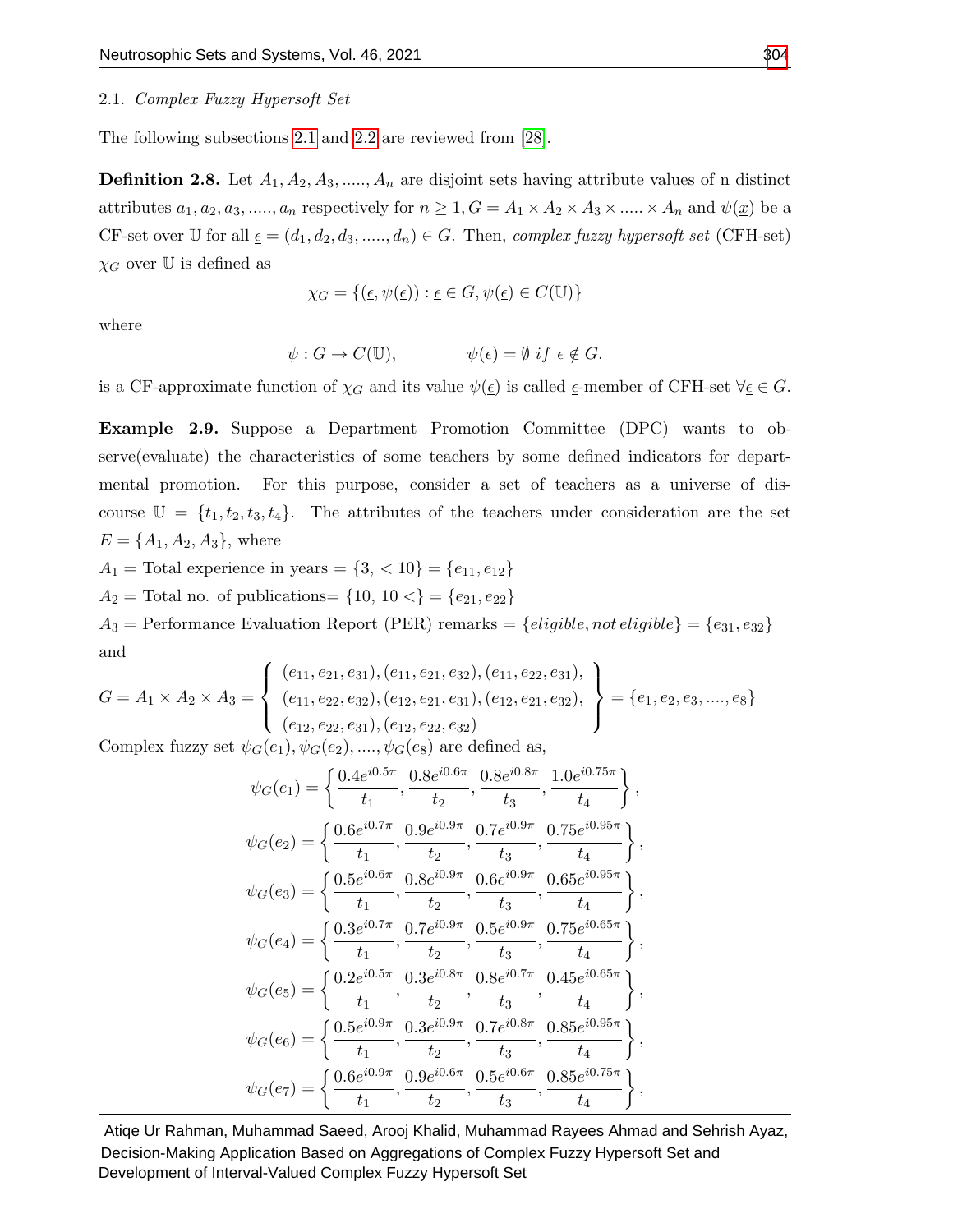and

$$
\psi_G(e_8) = \left\{ \frac{0.8e^{i0.9\pi}}{t_1}, \frac{0.8e^{i0.8\pi}}{t_2}, \frac{0.6e^{i0.8\pi}}{t_3}, \frac{0.65e^{i0.85\pi}}{t_4} \right\}
$$

then CFH-set  $\chi_G$  is written by,

$$
\chi_G=\left\{\begin{array}{l} (e_1,\frac{0.4e^{i0.5\pi}}{t_1},\frac{0.8e^{i0.6\pi}}{t_2},\frac{0.8e^{i0.8\pi}}{t_3},\frac{1.0e^{i0.75\pi}}{t_4}), (e_2,\frac{0.6e^{i0.7\pi}}{t_1},\frac{0.9e^{i0.9\pi}}{t_2},\frac{0.7e^{i0.9\pi}}{t_3},\frac{0.75e^{i0.95\pi}}{t_4}),\\ (e_3,\frac{0.5e^{i0.6\pi}}{t_1},\frac{0.8e^{i0.9\pi}}{t_2},\frac{0.6e^{i0.9\pi}}{t_3},\frac{0.65e^{i0.9\pi}}{t_4}), (e_4,\frac{0.3e^{i0.7\pi}}{t_1},\frac{0.7e^{i0.9\pi}}{t_2},\frac{0.5e^{i0.9\pi}}{t_3},\frac{0.75e^{i0.65\pi}}{t_4}),\\ (e_5,\frac{0.2e^{i0.5\pi}}{t_1},\frac{0.3e^{i0.8\pi}}{t_2},\frac{0.8e^{i0.7\pi}}{t_2},\frac{0.45e^{i0.65\pi}}{t_4}), (e_6,\frac{0.5e^{i0.9\pi}}{t_1},\frac{0.3e^{i0.9\pi}}{t_2},\frac{0.7e^{i0.9\pi}}{t_3},\frac{0.85e^{i0.9\pi}}{t_4}),\\ (e_7,\frac{0.6e^{i0.9\pi}}{t_1},\frac{0.9e^{i0.6\pi}}{t_2},\frac{0.5e^{i0.6\pi}}{t_3},\frac{0.85e^{i0.75\pi}}{t_4}), (e_8,\frac{0.8e^{i0.9\pi}}{t_1},\frac{0.8e^{i0.9\pi}}{t_2},\frac{0.6e^{i0.8\pi}}{t_3},\frac{0.65e^{i0.8\pi}}{t_4}) ),\\ (e_7,\frac{0.6e^{i0.9\pi}}{t_1},\frac{0.9e^{i0.6\pi}}{t_2},\frac{0.5e^{i0.6\pi
$$

**Definition 2.10.** Let  $\chi_{G_1} = (\psi_1, G_1)$  and  $\chi_{G_2} = (\psi_2, G_2)$  be two CFH-sets over the same U. The set  $\chi_{G_1} = (\psi_1, G_1)$  is said to be the *subset* of  $\chi_{G_2} = (\psi_2, G_2)$ , if

- i.  $G_1 \subset G_2$
- ii.  $\forall \underline{x} \in G_1, \psi_1(\underline{x}) \subseteq \psi_2(\underline{x})$  i.e.  $r_{G_1}(\underline{x}) \leq r_{G_2}(\underline{x})$  and  $\omega_{G_1}(\underline{x}) \leq \omega_{G_2}(\underline{x})$ , where  $r_{G_1}(\underline{x})$ and  $\omega_{G_1}(\underline{x})$  are amplitude and phase terms of  $\psi_1(\underline{x})$ , whereas  $r_{G_2}(\underline{x})$  and  $\omega_{G_2}(\underline{x})$  are amplitude and phase terms of  $\psi_2(\underline{x})$ .

**Definition 2.11.** Two CFH-sets  $\chi_{G_1} = (\psi_1, G_1)$  and  $\chi_{G_2} = (\psi_2, G_2)$  over the same U, are said to be *equal* if

- i.  $(\psi_1, G_1) \subseteq (\psi_2, G_2)$
- ii.  $(\psi_2, G_2) \subseteq (\psi_1, G_1)$ .

**Definition 2.12.** Let  $(\psi, G)$  be a CFH-set over U.Then

- i.  $(\psi, G)$  is called a *null CFH-set*, denoted by  $(\psi, G)_{\Phi}$  if for all  $\underline{x} \in G$ , the amplitude and phase terms of the membership function are given by  $r_G(\underline{x}) = 0$  and  $\omega_G(\underline{x}) = 0\pi$ respectively.
- ii.  $(\psi, G)$  is called a *absolute CFH-set*, denoted by  $(\psi, G)_{\Delta}$  if for all  $\underline{x} \in G$ , the amplitude and phase terms of the membership function are given by  $r_G(\underline{x}) = 1$  and  $\omega_G(\underline{x}) = 2\pi$ respectively.

**Definition 2.13.** Let  $(\psi_1, G_1)$  and  $(\psi_2, G_2)$  are two CFH-sets over the same universe U.Then

- i. A CFH-set  $(\psi_1, G_1)$  is called a *homogeneous CFH-set*, denoted by  $(\psi_1, G_1)_{Hom}$  if and only if  $\psi_1(\underline{x})$  is a homogeneous CF-set for all  $\underline{x} \in G_1$ .
- ii. A CFH-set  $(\psi_1, G_1)$  is called a *completely homogeneous CFH-set*, denoted by  $(\psi_1, G_1)_{CHom}$  if and only if  $\psi_1(\underline{x})$  is a homogeneous with  $\psi_1(\underline{y})$  for all  $\underline{x}, \underline{y} \in G_1$ .
- iii. A CFH-set  $(\psi_1, G_1)$  is said to be a completely homogeneous CFH-set with  $(\psi_2, G_2)$  if and only if  $\psi_1(\underline{x})$  is a homogeneous with  $\psi_2(\underline{x})$  for all  $\underline{x} \in G_1 \cap G_2$ .

Atiqe Ur Rahman, Muhammad Saeed, Arooj Khalid, Muhammad Rayees Ahmad and Sehrish Ayaz, Decision-Making Application Based on Aggregations of Complex Fuzzy Hypersoft Set and Development of Interval-Valued Complex Fuzzy Hypersoft Set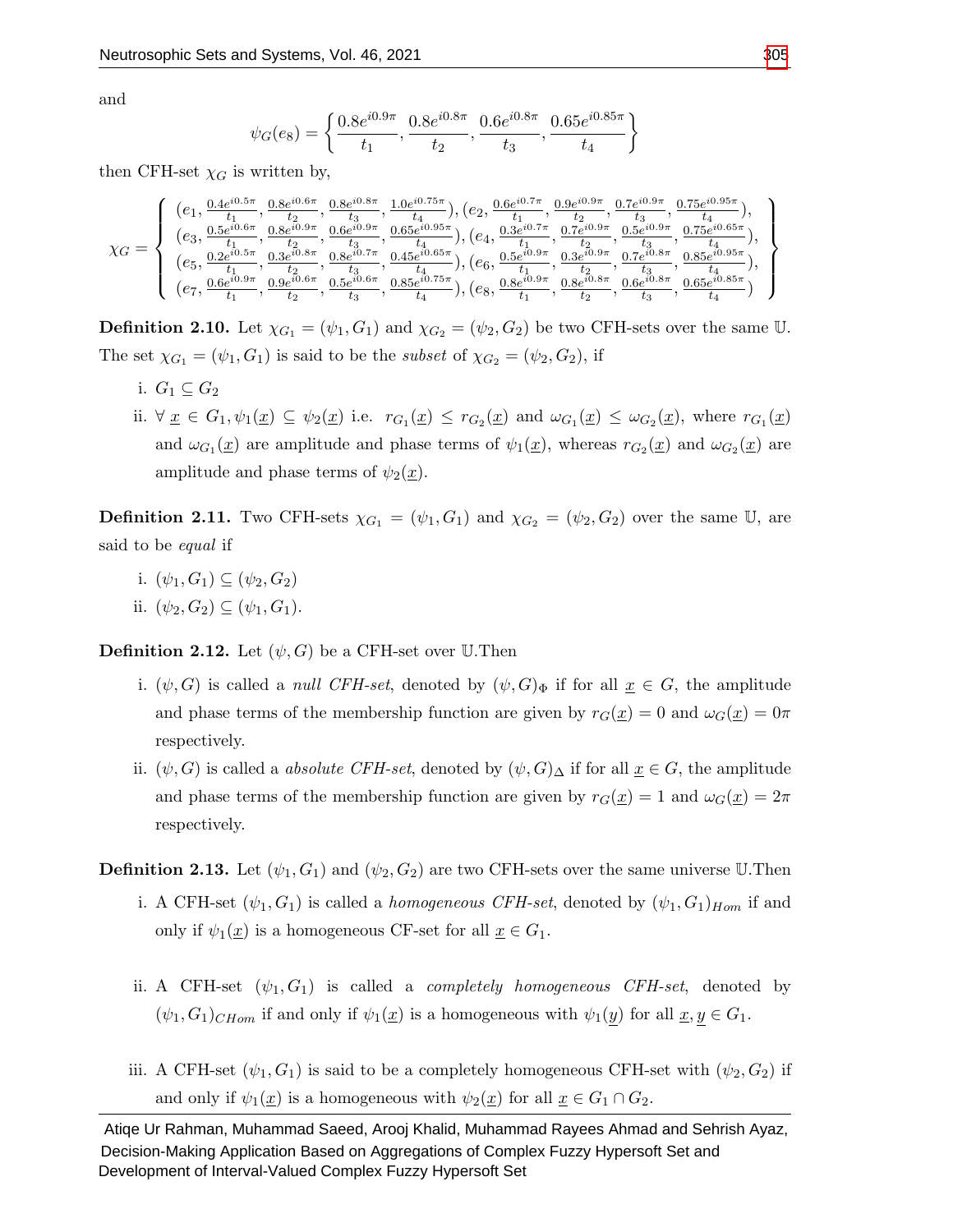#### <span id="page-6-0"></span>2.2. Set Theoretic Operations and Laws on CFH-Sets

Here some basic set theoretic operations (i.e.complement, union and intersection) and laws (commutative laws, associative laws etc.) are discussed on CFH-sets.

**Definition 2.14.** The *complement* of CFH-set  $(\psi, G)$ , denoted by  $(\psi, G)^c$  is defined as

$$
(\psi, G)^c = \{ (\underline{x}, \psi^c(\underline{x})) : \underline{x} \in G, \psi^c(\underline{x}) \in C(\mathbb{U}) \}
$$

such that the amplitude and phase terms of the membership function  $\psi^c(\underline{x})$  are given by  $r_G^c(\underline{x}) = 1 - r_G(\underline{x})$  and  $\omega_G^c(\underline{x}) = 2\pi - \omega_G(\underline{x})$  respectively.

**Proposition 2.15.** Let  $(\psi, G)$  be a CFH-set over  $\mathbb{U}$ . Then  $((\psi, G)^c)^c = (\psi, G)$ .

*Proof.* Since  $\psi(\underline{x}) \in C(\mathbb{U})$ , therefore  $(\psi, G)$  can be written in terms of its amplitude and phase terms as

<span id="page-6-1"></span>
$$
(\psi, G) = \left\{ \left( \underline{x}, r_G(\underline{x}) e^{i\omega_G(\underline{x})} \right) : \underline{x} \in G \right\}
$$
 (1)

Now

<span id="page-6-2"></span>
$$
\psi^{c}(\underline{x}) = \left\{ \left( \underline{x}, r_{G}^{c}(\underline{x})e^{i\omega_{G}^{c}(\underline{x})} \right) : \underline{x} \in G \right\}
$$

$$
\psi^{c}(\underline{x}) = \left\{ \left( \underline{x}, (1 - r_{G}(\underline{x}))e^{i(2\pi - \omega_{G}(\underline{x}))} \right) : \underline{x} \in G \right\}
$$

$$
((\psi, G)^{c})^{c} = \left\{ \left( \underline{x}, (1 - r_{G}(\underline{x}))^{c}e^{i(2\pi - \omega_{G}(\underline{x})^{c})} \right) : \underline{x} \in G \right\}
$$

$$
((\psi, G)^{c})^{c} = \left\{ \left( \underline{x}, (1 - (1 - r_{G}(\underline{x})))e^{i(2\pi - (2\pi - \omega_{G}(\underline{x})))} \right) : \underline{x} \in G \right\}
$$

$$
((\psi, G)^{c})^{c} = \left\{ \left( \underline{x}, r_{G}(\underline{x})e^{i\omega_{G}(\underline{x})} \right) : \underline{x} \in G \right\}
$$

$$
(2)
$$

from equations [\(1\)](#page-6-1) and [\(2\)](#page-6-2), we have  $((\psi, G)^c)^c = (\psi, G)$ .

**Proposition 2.16.** Let  $(\psi, G)$  be a CFH-set over U. Then

i.  $((\psi, G)_{\Phi})^c = (\psi, G)_{\Delta}$ ii.  $((\psi, G)_{\Delta})^c = (\psi, G)_{\Phi}$ 

**Definition 2.17.** The *intersection* of two CFH-sets  $(\psi_1, G_1)$  and  $(\psi_2, G_2)$  over the same universe U, denoted by  $(\psi_1, G_1) \cap (\psi_2, G_2)$ , is the CFH-set  $(\psi_3, G_3)$ , where  $G_3 = G_1 \cap G_2$ , and  $\psi_3(\underline{x}) = \psi_1(\underline{x}) \cap \psi_2(\underline{x})$  for all  $\underline{x} \in G_3$ .

**Definition 2.18.** The difference between two CFH-sets  $(\psi_1, G_1)$  and  $(\psi_2, G_2)$  is defined as

$$
(\psi_1, G_1) \setminus (\psi_2, G_2) = (\psi_1, G_1) \cap (\psi_2, G_2)^c
$$

Atiqe Ur Rahman, Muhammad Saeed, Arooj Khalid, Muhammad Rayees Ahmad and Sehrish Ayaz, Decision-Making Application Based on Aggregations of Complex Fuzzy Hypersoft Set and Development of Interval-Valued Complex Fuzzy Hypersoft Set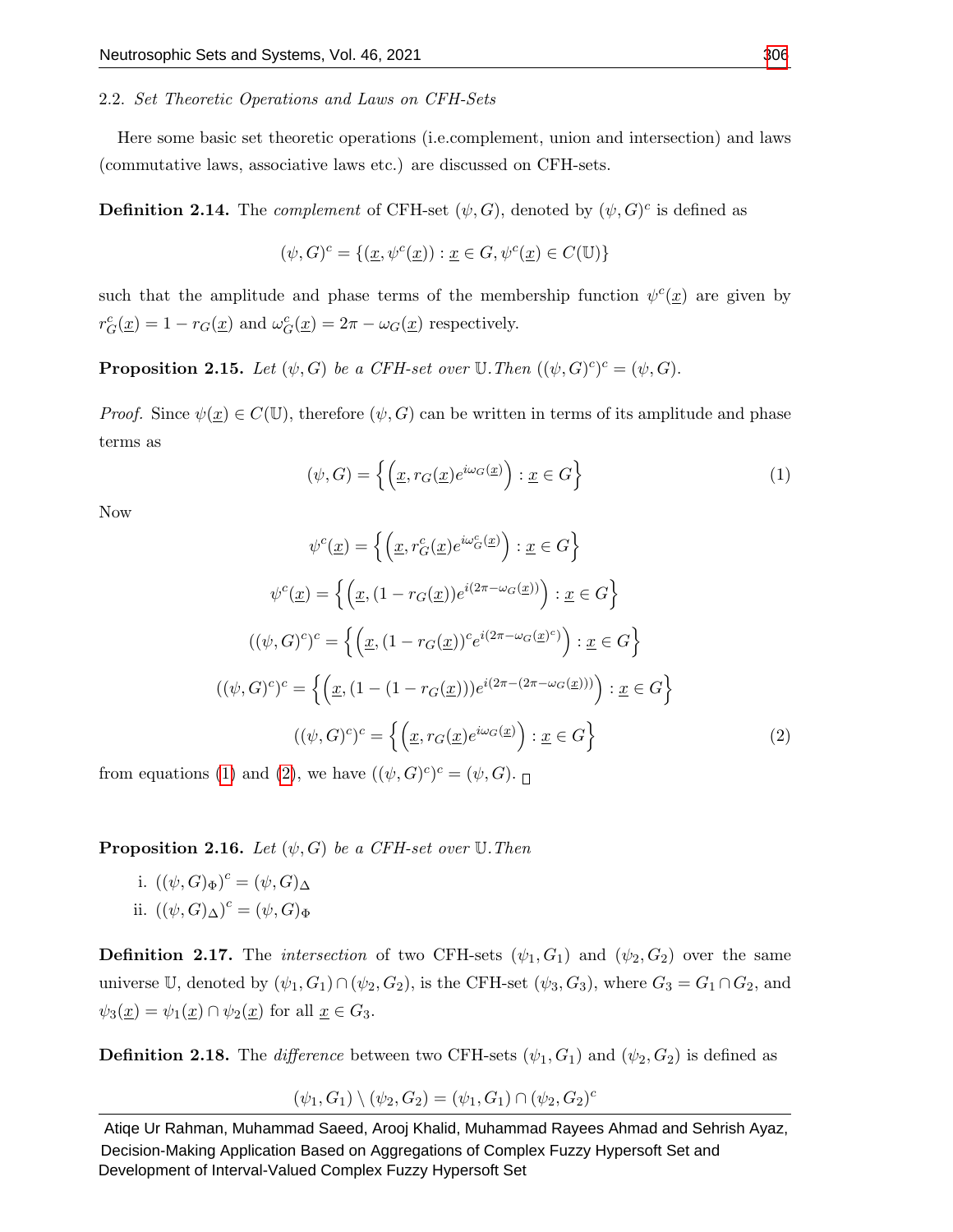**Definition 2.19.** The union of two CFH-sets  $(\psi_1, G_1)$  and  $(\psi_2, G_2)$  over the same universe U, denoted by  $(\psi_1, G_1) \cup (\psi_2, G_2)$ , is the CFH-set  $(\psi_3, G_3)$ , where  $G_3 = G_1 \cup G_2$ , and for all  $\underline{x} \in G_3$ ,

$$
\psi_3(\underline{x}) = \begin{cases} \psi_1(\underline{x}) & , if \,\underline{x} \in G_1 \backslash G_2 \\ \psi_2(\underline{x}) & , if \,\underline{x} \in G_2 \backslash G_1 \\ \psi_1(\underline{x}) \cup \psi_2(\underline{x}) & , if \,\underline{x} \in G_1 \cap G_2 \end{cases}
$$

**Proposition 2.20.** Let  $(\psi, G)$  be a CFH-set over U. Then the following results hold true:

i.  $(\psi, G) \cup (\psi, G)_{\Phi} = (\psi, G)$ ii.  $(\psi, G) \cup (\psi, G) \wedge = (\psi, G) \wedge$ iii.  $(\psi, G) \cap (\psi, G)_{\Phi} = (\psi, G)_{\Phi}$ iv.  $(\psi, G) \cap (\psi, G)_{\Delta} = (\psi, G)$ v.  $(\psi, G)_{\Phi} \cup (\psi, G)_{\Delta} = (\psi, G)_{\Delta}$ vi.  $(\psi, G)_{\Phi} \cap (\psi, G)_{\Delta} = (\psi, G)_{\Phi}$ 

**Proposition 2.21.** Let  $(\psi_1, G_1)$ ,  $(\psi_2, G_2)$  and  $(\psi_3, G_3)$  are three CFH-sets over the same universe U. Then the following commutative and associative laws hold true:

i.  $(\psi_1, G_1) \cap (\psi_2, G_2) = (\psi_2, G_2) \cap (\psi_1, G_1)$ ii.  $(\psi_1, G_1) \cup (\psi_2, G_2) = (\psi_2, G_2) \cup (\psi_1, G_1)$ iii.  $(\psi_1, G_1) \cap ((\psi_2, G_2) \cap (\psi_3, G_3)) = ((\psi_1, G_1) \cap (\psi_2, G_2)) \cap (\psi_3, G_3)$ iv.  $(\psi_1, G_1) \cup ((\psi_2, G_2) \cup (\psi_3, G_3)) = ((\psi_1, G_1) \cup (\psi_2, G_2)) \cup (\psi_3, G_3)$ 

**Proposition 2.22.** Let  $(\psi_1, G_1)$  and  $(\psi_2, G_2)$  are two CFH-sets over the same universe U. Then the following De Morganss laws hold true:

i.  $((\psi_1, G_1) \cap (\psi_2, G_2))^c = (\psi_1, G_1)^c \cup (\psi_2, G_2)^c$ ii.  $(\psi_1, G_1) \cup (\psi_2, G_2))^c = (\psi_1, G_1)^c \cap (\psi_2, G_2)^c$ 

#### 3. Aggregation of Complex Fuzzy Hypersoft Set

In this section, we define an aggregation operator on complex fuzzy hypersoft set that produces an aggregate fuzzy set from a complex fuzzy hypersoft set and its cardinal set. The approximate functions of a complex fuzzy hypersoft set are fuzzy. Here  $G, E, \chi_G$  and  $C_H(\mathbb{U})$ will be in accordance with definition  $(2.8)$ .

**Definition 3.1.** Let  $\chi_G \in C_H(\mathbb{U})$ . Assume that  $\mathbb{U} = \{u_1, u_2, \ldots, u_m\}$  and  $E =$  ${A_1, A_2, \ldots, A_n}$  with  $A_1 = \{e_{11}, e_{12}, \ldots, e_{1n}\}, A_2 = \{e_{21}, e_{22}, \ldots, e_{2n}\}, \ldots, A_n = \{e_{n1}, e_{n2}, \ldots, e_{nn}\}$ and  $G = A_1 \times A_2 \times \dots \times A_n = \{x_1, x_2, \dots, x_n, \dots, x_{n} = x_r\}$ , each  $x_i$  is n-tuple element of G and  $|G| = r = n^n$  then the  $\chi_G$  can be presented as

Atiqe Ur Rahman, Muhammad Saeed, Arooj Khalid, Muhammad Rayees Ahmad and Sehrish Ayaz, Decision-Making Application Based on Aggregations of Complex Fuzzy Hypersoft Set and Development of Interval-Valued Complex Fuzzy Hypersoft Set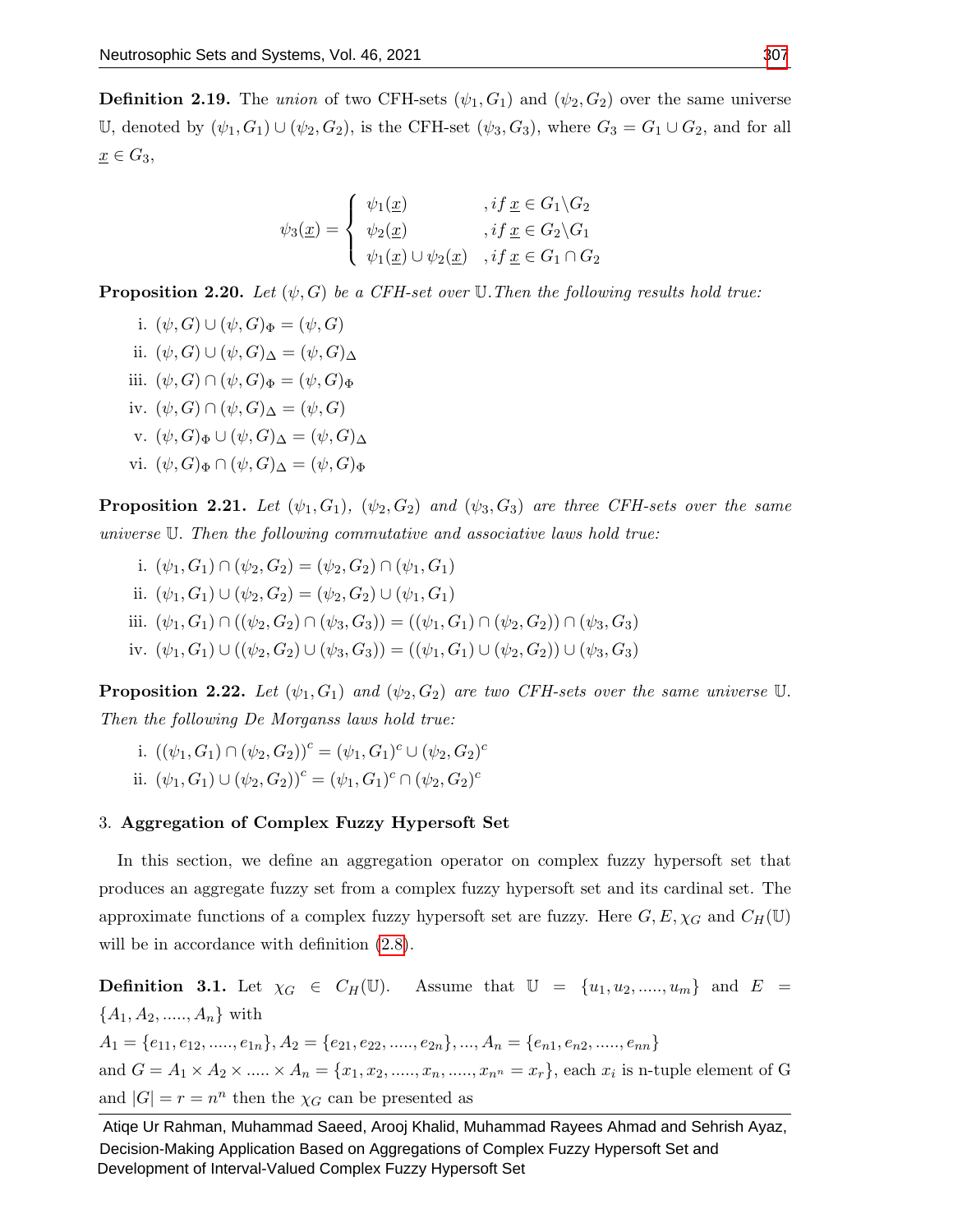| $\chi$ <sub>G</sub> | $x_1$                                                   | $x_2$                    | $\cdots$ | $x_r$                    |
|---------------------|---------------------------------------------------------|--------------------------|----------|--------------------------|
| $u_1$               |                                                         | $\mu_{\psi_G(x_2)}(u_1)$ | $\cdots$ | $\mu_{\psi_G(x_n)}(u_1)$ |
| $u_2$               | $\frac{\mu_{\psi_G(x_1)}(u_1)}{\mu_{\psi_G(x_1)}(u_2)}$ | $\mu_{\psi_G(x_2)}(u_2)$ | $\cdots$ | $\mu_{\psi_G(x_n)}(u_2)$ |
| ٠<br>$\cdot$        | $\bullet$                                               | ٠                        |          |                          |
| $u_m$               | $\mu_{\psi_G(x_1)}(u_m)$                                | $\mu_{\psi_G(x_2)}(u_m)$ | $\cdots$ | $\mu_{\psi_G(x_n)}(u_m)$ |

Where  $\mu_{\psi_G(x)}$  is the membership function of  $\psi_G$ . If  $a_{ij} = \mu_{\psi_G(x_j)}(u_i)$ , for  $i = \mathbb{N}_1^m$  and  $j = \mathbb{N}_1^r$ then CFH-set  $\chi_G$  is uniquely characterized by a matrix,

$$
[a_{ij}] = \begin{bmatrix} a_{11} & a_{12} & \cdots & a_{1n} \\ a_{21} & a_{22} & \cdots & a_{2n} \\ \vdots & \vdots & \ddots & \vdots \\ a_{m1} & a_{m2} & \cdots & a_{mn} \end{bmatrix}
$$

is called an  $m \times r$  CFH-set matrix..

**Definition 3.2.** Let  $\chi_G \in C_H(\mathbb{U})$ . Then, the *cardinal set* of  $\chi_G$  is defined as

$$
\|\chi_G\| = \left\{\mu_{\|\chi_G\|}(\underline{x})/\underline{x} : \underline{x} \in G\right\},\
$$

where  $\mu_{\|\chi_G\|}: G \to [0,1]$  is a membership function of  $\|\chi_G\|$  with  $\mu_{Card(\chi_G)(\underline{x})} = \frac{|\psi_G(\underline{x})|}{|U|}$  $\frac{G(\underline{x})|}{|U|}.$ Note that  $||C_H(\mathbb{U})||$  is the collection of all cardinal sets of CFH-sets and  $||C_H(\mathbb{U})|| \subseteq F(G)$ .

**Definition 3.3.** Let  $\chi_G \in C_H(\mathbb{U})$  and  $\|\chi_G\| \in \|C_H(\mathbb{U})\|$ . Consider E as in definition [\(4.1\)](#page-11-0) then  $\|\chi_G\|$  can be presented as

| $\overline{G}$                   | $x\cdot$                   | $\cdot$                 | $\cdots$ | $J_{\alpha}$                            |
|----------------------------------|----------------------------|-------------------------|----------|-----------------------------------------|
| $\Vert \mu_{\Vert \chi_G \Vert}$ | $\ \mu\ _{\chi_G}$ $(x_1)$ | $\mu_{\ \chi_G\ }(x_2)$ | $\cdots$ | $\mu_{\parallel \chi_G \parallel}(x_r)$ |
|                                  |                            |                         |          |                                         |

If  $a_{1j} = \mu_{\Vert \chi_G \Vert (x_j)}$ , for  $j = \mathbb{N}_1^r$  then the cardinal set  $\Vert \chi_G \Vert$  is represented by a matrix,

$$
[a_{ij}]_{1\times n} = \left[ a_{11} \quad a_{12} \quad \cdots \quad a_{1n} \right]
$$

and is called *cardinal matrix* of  $\|\chi_G\|$ .

**Definition 3.4.** Let  $\chi_G \in C_H(\mathbb{U})$  and  $\|\chi_G\| \in \|C_H(\mathbb{U})\|$ . Then CFH-aggregation operator is defined as

$$
\widehat{\chi_G} = A_{CFH} (\|\chi_G\|, \chi_G)
$$

where

$$
A_{CFH}: ||C_H(\mathbb{U})|| \times C_H(\mathbb{U}) \to F(U).
$$

 $\chi_{G}$  is called the aggregate fuzzy set of CFH-set  $\chi_{G}$ .

Its membership function is given as

$$
\mu_{\widehat{\chi_G}}:U\to [0,1]
$$

Atiqe Ur Rahman, Muhammad Saeed, Arooj Khalid, Muhammad Rayees Ahmad and Sehrish Ayaz, Decision-Making Application Based on Aggregations of Complex Fuzzy Hypersoft Set and

Development of Interval-Valued Complex Fuzzy Hypersoft Set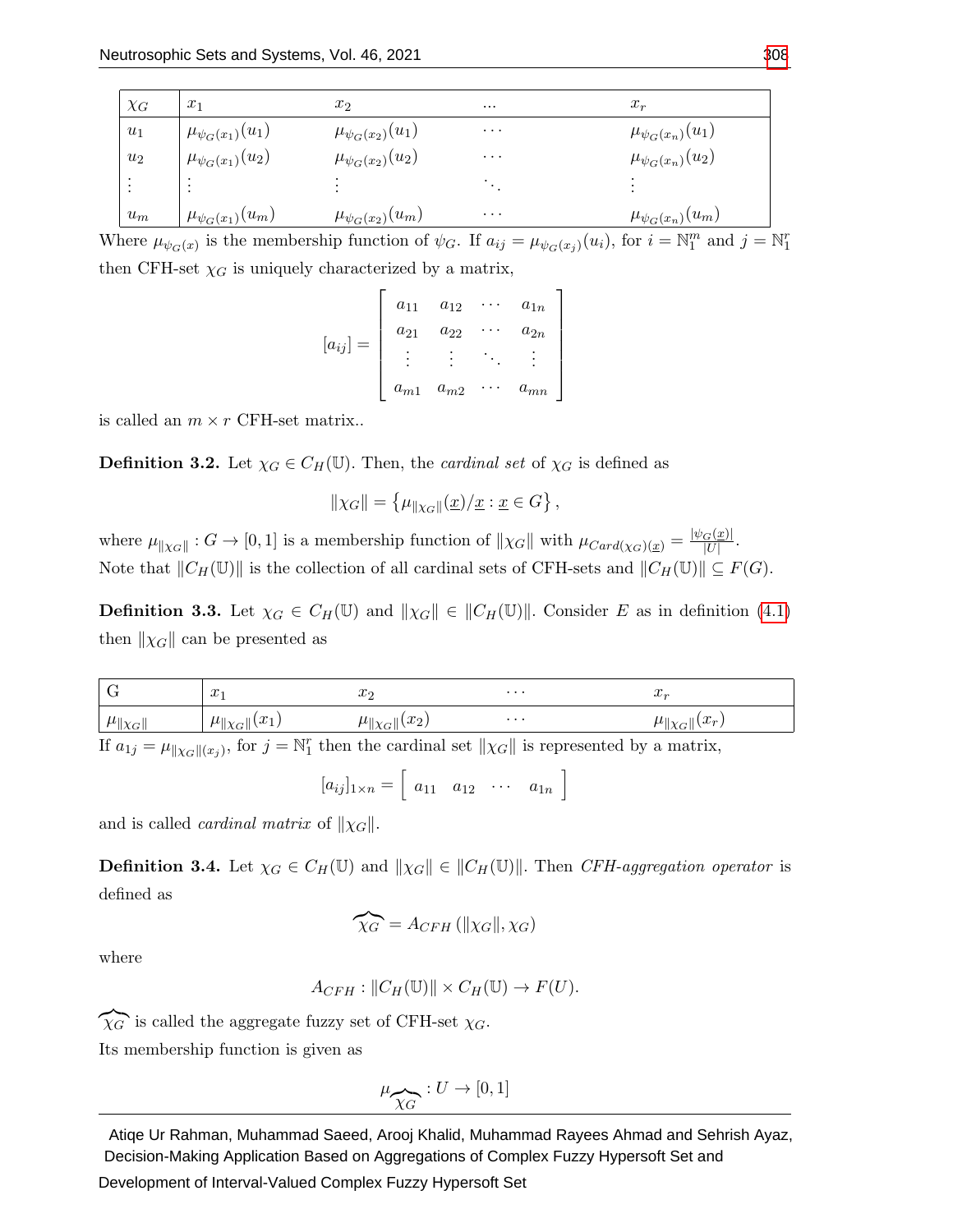with

$$
\mu_{\widehat{\chi_G}}(u) = \frac{1}{|G|} \sum_{\underline{x} \in G} \mu_{Card(\chi_G)}(\underline{x}) \mu_{Card(\psi_G)}(u).
$$

**Definition 3.5.** Let  $\chi_G \in C_H(\mathbb{U})$  and  $\widehat{\chi}_G$  be its aggregate fuzzy set. Assume that  $\mathbb{U} = \{u_1, u_2, \dots, u_m\},\$  then  $\widehat{\chi_{G}}$  can be presented as



If  $a_{i1} = \mu_{\widehat{\chi_G}}$  $(u_i)$  for  $i = \mathbb{N}_1^m$  then  $\widehat{\chi_G}$  is represented by the matrix,

$$
[a_{i1}]_{m\times 1} = \begin{bmatrix} a_{11} \\ a_{21} \\ \vdots \\ a_{m1} \end{bmatrix}
$$

which is called *aggregate matrix* of  $\widehat{\chi}_G$  over U.

# 3.1. Applications of Complex Fuzzy Hypersoft Set

In this section, an algorithm is presented to solve the problems in decision making by having under consideration the concept of aggregations defined in previous section. An example is demonstrated to explain the proposed algorithm.

It is necessary to determine an aggregate fuzzy set of CFH-set for choosing the best option (parameter) from the given set (set of choices/alternatives). Following algorithm may help in making appropriate decision.

**Step 1:** Determine a CFH-set  $\chi_G$  over U,

**Step 2:** Determine  $\| \chi_G \|$  for amplitude term and phase term separately,

**Step 3:** Find  $\chi$ <sup>*G*</sup> for amplitude term and phase term separately,

**Step 4:** Find the best option by max modulus of  $\mu_{\widehat{\chi}_{G}}$  $(u)$ 

Example 3.6. Suppose a business man wants to buy a share from share market. There are four same kind of share which form the set,  $\mathbb{U} = \{s_1, s_2, s_3, s_4\}$ . The expert committee consider a set of attributes,  $E = \{e_1, e_2, e_3\}$ . For  $i = 1, 2, 3, 4$ , the attributes  $e_i$  stand for current trend of company performance, particular companys stock price for last one year, and Home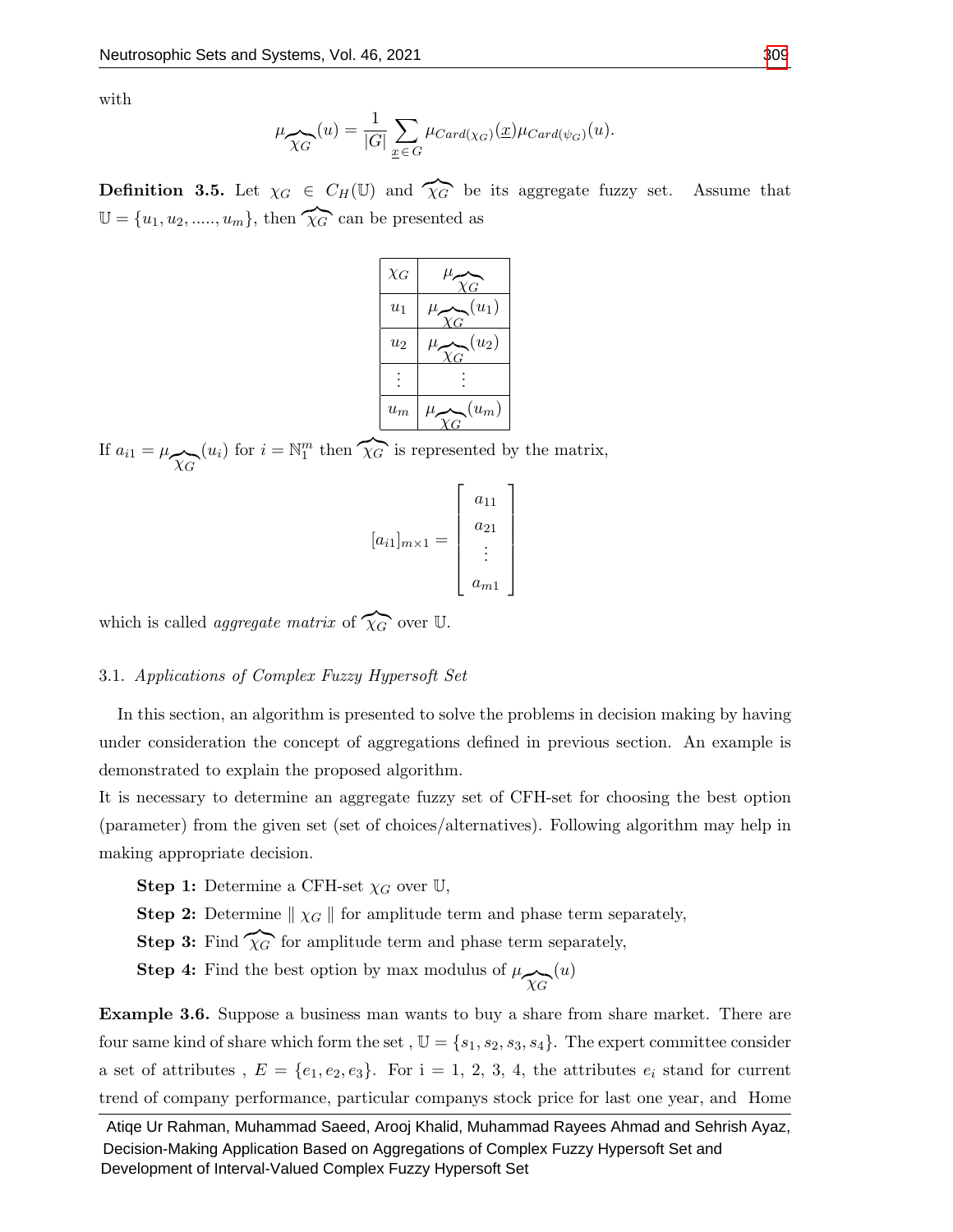country inflation rate, respectively. Corresponding to each attribute, the sets of attribute values are:  $A_1 = \{e_{11}, e_{12}\}; A_2 = \{e_{21}\}\$ and  $A_3 = \{e_{31}, e_{32}\}.$  Then the set  $G = A_1 \times A_2 \times A_3 =$  $\{\epsilon_1,\epsilon_2,\epsilon_3,\epsilon_4\}$  where each  $\epsilon_i$  is a 3-tuple. Complex fuzzy sets  $\psi_G(\epsilon_1),\psi_G(\epsilon_2),\psi_G(\epsilon_3),\psi_G(\epsilon_4)$  are defined as,

$$
\psi_G(\epsilon_1) = \left\{ \frac{0.4e^{i0.5\pi}}{s_1}, \frac{0.8e^{i0.6\pi}}{s_2}, \frac{0.8e^{i0.8\pi}}{s_3}, \frac{1.0e^{i0.75\pi}}{s_4} \right\},
$$
  

$$
\psi_G(\epsilon_2) = \left\{ \frac{0.3e^{i0.7\pi}}{s_1}, \frac{0.6e^{i0.8\pi}}{s_2}, \frac{0.5e^{i0.2\pi}}{s_3}, \frac{1.0e^{i0.85\pi}}{s_4} \right\},
$$
  

$$
\psi_G(\epsilon_3) = \left\{ \frac{0.6e^{i0.7\pi}}{s_1}, \frac{0.9e^{i0.9\pi}}{s_2}, \frac{0.7e^{i0.95\pi}}{s_3}, \frac{0.75e^{i0.95\pi}}{s_4} \right\},
$$

and

$$
\psi_{G}(\epsilon_{4})=\left\{\frac{0.5e^{i0.6\pi}}{s_{1}},\frac{0.7e^{i0.8\pi}}{s_{2}},\frac{0.6e^{i0.85\pi}}{s_{3}},\frac{0.75e^{i0.85\pi}}{s_{4}}\right\}
$$

Step 1: CFH-set  $\chi_G$  is written as,

$$
\chi_G = \left\{ \begin{array}{c} \left(\epsilon_1, \frac{0.4e^{i0.5\pi}}{s_1}, \frac{0.8e^{i0.6\pi}}{s_2}, \frac{0.8e^{i0.8\pi}}{s_3}, \frac{1.0e^{i0.75\pi}}{s_4}\right), \left(\epsilon_2, \frac{0.3e^{i0.7\pi}}{s_1}, \frac{0.6e^{i0.8\pi}}{s_2}, \frac{0.5e^{i0.2\pi}}{s_3}, \frac{1.0e^{i0.85\pi}}{s_4}\right),\\ \left(\epsilon_3, \frac{0.6e^{i0.7\pi}}{s_1}, \frac{0.9e^{i0.9\pi}}{s_2}, \frac{0.7e^{i0.95\pi}}{s_3}, \frac{0.75e^{i0.95\pi}}{s_4}\right), \left(\epsilon_4, \frac{0.5e^{i0.6\pi}}{s_1}, \frac{0.7e^{i0.8\pi}}{s_2}, \frac{0.6e^{i0.85\pi}}{s_3}, \frac{0.75e^{i0.85\pi}}{s_4}\right) \end{array} \right\}
$$

Step 2: The cardinal is computed as,

$$
\parallel \chi_G \parallel (Amplitude\ Term) = \{0.75/\epsilon_1, 0.6/\epsilon_2, 0.74/\epsilon_3, 0.64/\epsilon_4\}
$$

$$
\parallel \chi_G \parallel (Phase\ Term) = \{0.66/\epsilon_1, 0.64/\epsilon_2, 0.87/\epsilon_3, 0.78/\epsilon_4\}
$$

Step 3: The set  $\widehat{\chi_G}$  can be determined as,

$$
\widehat{\chi_G}(\text{Apmitude Term}) = \frac{1}{4} \begin{bmatrix} 0.4 & 0.3 & 0.6 & 0.5 \\ 0.8 & 0.6 & 0.9 & 0.7 \\ 0.8 & 0.5 & 0.7 & 0.6 \\ 1.0 & 1.0 & 0.75 & 0.75 \end{bmatrix} \begin{bmatrix} 0.75 \\ 0.6 \\ 0.74 \\ 0.64 \end{bmatrix} = \begin{bmatrix} 0.3110 \\ 0.5185 \\ 0.4505 \\ 0.5963 \end{bmatrix}
$$

$$
\widehat{\chi_G}(Phase Term) = \frac{1}{4} \begin{bmatrix} 0.5 & 0.7 & 0.7 & 0.6 \\ 0.6 & 0.8 & 0.9 & 0.8 \\ 0.8 & 0.2 & 0.95 & 0.85 \\ 0.75 & 0.85 & 0.95 & 0.85 \end{bmatrix} \begin{bmatrix} 0.66 \\ 0.64 \\ 0.87 \\ 0.78 \end{bmatrix} = \begin{bmatrix} 0.4638 \\ 0.5788 \\ 0.5364 \\ 0.6321 \end{bmatrix}
$$

$$
\widehat{\chi_G} = \big\{ 0.3110e^{i 0.4638\pi}/s_1, 0.5185e^{i 0.5788\pi}/s_2, 0.4505e^{i 0.5364\pi}/s_3, 0.5963e^{i 0.6321\pi}/s_4 \big\}
$$

Consider the modulus value of  $Max(\mu_{\widehat{\chi_{G}}}) = \{0.31098/s_1, 0.5185/s_2, 0.4504/s_3, 0.5963/s_4\} =$  $0.5963/s<sub>4</sub>$  This means that the 4th share  $s<sub>4</sub>$  may be recommended for suitable investment.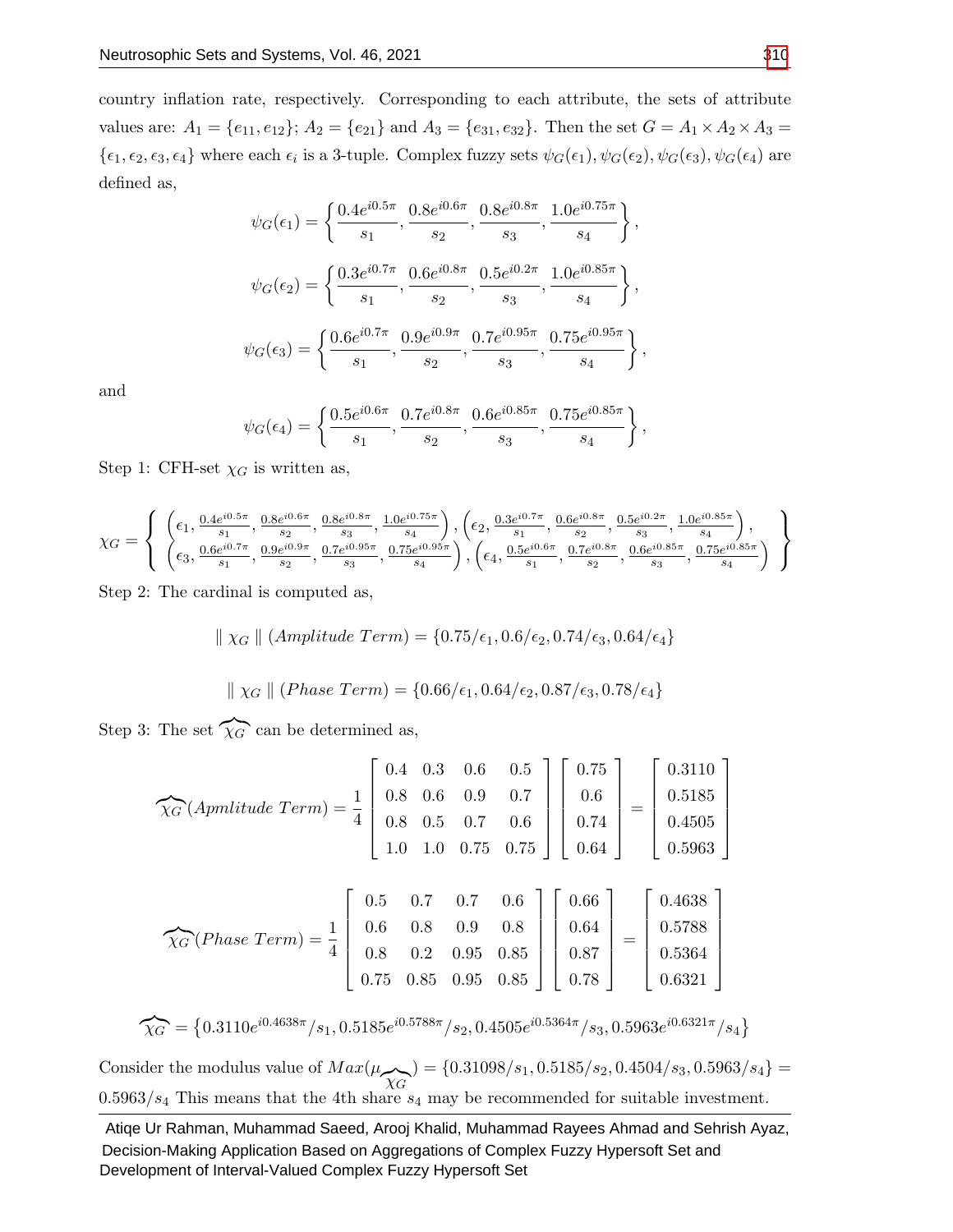#### 4. Interval-Valued Complex Fuzzy Hypersoft Set(IV-CFHS)

In this section, the basic theory of interval-valued complex fuzzy hypersoft set is developed.

<span id="page-11-0"></span>**Definition 4.1.** Let  $W_1, W_2, W_3, \ldots, W_n$  are disjoint sets having attribute values of n distinct attributes  $w_1, w_2, w_3, \dots, w_n$  respectively for  $n \geq 1, W = W_1 \times W_2 \times W_3 \times \dots \times W_n$  and  $\Psi(\underline{\omega})$ be a IV-CFS over U for all  $\underline{\omega} = (b_1, b_2, b_3, \dots, b_n) \in W$ . Then, interval-valued complex fuzzy hypersoft set (IV-CFHS)  $\Omega_W = (\Psi, W)$  over U is defined as

$$
\Omega_W = \{(\underline{\omega}, \Psi(\underline{\omega})) : \underline{\omega} \in W, \Psi(\underline{\omega}) \in C_{IV}(\mathbb{U})\}
$$

where

$$
\Psi: W \to C_{IV}(\mathbb{U}), \qquad \Psi(\underline{\omega}) = \emptyset \text{ if } \underline{\omega} \notin W.
$$

is a IV-CF approximate function of  $\Omega_W$  and  $\Psi(\underline{\omega}) = (\overleftarrow{\Psi}(\underline{\omega}), \overrightarrow{\Psi}(\underline{\omega}))$ .  $\overleftarrow{\Psi}(\underline{\omega}) = \overleftarrow{r}e^{i\overleftarrow{\theta}}$  and  $\vec{\Psi}(\omega) = \vec{r} e^{i \vec{\theta}}$  are lower and upper bounds of the membership function of  $\Omega_W$  respectively and its value  $\Psi(\underline{\omega})$  is called  $\underline{\omega}$ -member of IV-CFHS  $\forall \underline{\omega} \in W$ .

**Example 4.2.** Considering example [2.9](#page-4-2) with  $W = \{e_1, e_2, e_3, \ldots, e_8\}$ , IV-Complex fuzzy sets  $\Psi_W(e_1), \Psi_W(e_2), ..., \Psi_W(e_8)$  are defined as,

$$
\Psi_{W}(e_{1}) = \left\{ \frac{[0.4, 0.5]e^{i[0.5, 06]\pi}}{t_{1}}, \frac{[0.7, 0.8]e^{i[0.5, 0.6]\pi}}{t_{2}}, \frac{[0.6, 0.7]e^{i[0.7, 0.8]\pi}}{t_{3}}, \frac{[0.3, 0.4]e^{i[0.65, 0.75]\pi}}{t_{4}} \right\},
$$
\n
$$
\Psi_{W}(e_{2}) = \left\{ \frac{[0.5, 0.6]e^{i[0.6, 0.7]\pi}}{t_{1}}, \frac{[0.8, 0.9]e^{i[0.8, 0.9]\pi}}{t_{2}}, \frac{[0.6, 0.7]e^{i[0.8, 0.9]\pi}}{t_{3}}, \frac{[0.65, 0.75]e^{i[0.85, 0.95]\pi}}{t_{4}} \right\},
$$
\n
$$
\Psi_{W}(e_{3}) = \left\{ \frac{[0.4, 0.5]e^{i[0.5, 0.6]\pi}}{t_{1}}, \frac{[0.7, 0.8]e^{i[0.8, 0.9]\pi}}{t_{2}}, \frac{[0.5, 0.6]e^{i[0.8, 0.9]\pi}}{t_{3}}, \frac{[0.55, 0.65]e^{i[0.85, 0.95]\pi}}{t_{4}} \right\},
$$
\n
$$
\Psi_{W}(e_{4}) = \left\{ \frac{[0.2, 0.3]e^{i[0.6, 0.7]\pi}}{t_{1}}, \frac{[0.6, 0.7]e^{i[0.8, 0.9]\pi}}{t_{2}}, \frac{[0.4, 0.5]e^{i[0.8, 0.9]\pi}}{t_{3}}, \frac{[0.65, 0.75]e^{i[0.55, 0.65]\pi}}{t_{4}} \right\},
$$
\n
$$
\Psi_{W}(e_{5}) = \left\{ \frac{[0.1, 0.2]e^{i[0.4, 0.5]\pi}}{t_{1}}, \frac{[0.2, 0.3]e^{i[0.7, 0.8]\pi}}{t_{2}}, \frac{[0.7, 0.8]e^{i[0.8, 0.9]\pi}}{t_{
$$

$$
\Psi_W(e_8) = \left\{ \frac{[0.7, 0.8]e^{i[0.8, 0.9]\pi}}{t_1}, \frac{[0.7, 0.8]e^{i[0.7, 0.8]\pi}}{t_2}, \frac{[0.5, 0.6]e^{i[0.7, 0.8]\pi}}{t_3}, \frac{[0.55, 0.65]e^{i[0.75, 0.85]\pi}}{t_4} \right\}
$$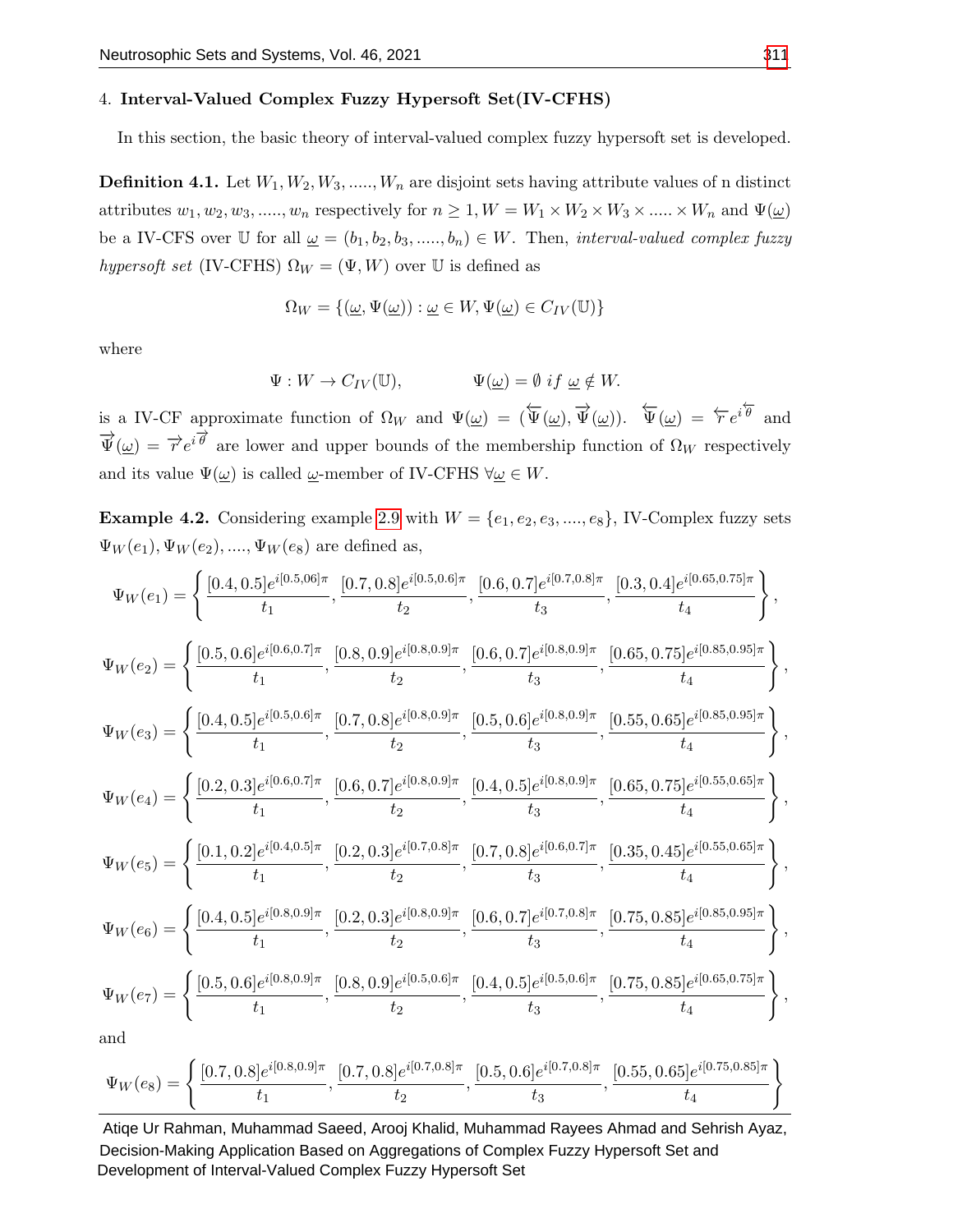then IV-CFHS  $\Omega_W$  is written by,

$$
\Omega_W=\left\{\begin{array}{c} (e_1,\frac{[0.4,0.5]e^{i[0.5,06]\pi}}{t_1},\frac{[0.7,0.8]e^{i[0.5,0.6]\pi}}{t_2},\frac{[0.6,0.7]e^{i[0.8,0.9]\pi}}{t_3},\frac{[0.6,0.7]e^{i[0.8,0.9]\pi}}{t_4},\frac{[0.6,0.7]e^{i[0.8,0.9]\pi}}{t_5},\frac{[0.6,0.7]e^{i[0.8,0.9]\pi}}{t_5},\frac{[0.6,0.7]e^{i[0.8,0.9]\pi}}{t_5},\frac{[0.6,0.7]e^{i[0.8,0.9]\pi}}{t_5},\frac{[0.6,0.7]e^{i[0.8,0.9]\pi}}{t_5},\frac{[0.6,0.7]e^{i[0.8,0.9]\pi}}{t_5},\frac{[0.6,0.7]e^{i[0.8,0.9]\pi}}{t_5},\frac{[0.6,0.7]e^{i[0.8,0.9]\pi}}{t_5},\frac{[0.6,0.7]e^{i[0.8,0.9]\pi}}{t_5},\frac{[0.6,0.7]e^{i[0.8,0.9]\pi}}{t_5},\frac{[0.6,0.7]e^{i[0.8,0.9]\pi}}{t_5},\frac{[0.6,0.7]e^{i[0.8,0.9]\pi}}{t_5},\frac{[0.6,0.7]e^{i[0.8,0.9]\pi}}{t_5},\frac{[0.6,0.7]e^{i[0.8,0.9]\pi}}{t_5},\frac{[0.6,0.7]e^{i[0.8,0.9]\pi}}{t_5},\frac{[0.6,0.7]e^{i[0.8,0.9]\pi}}{t_5},\frac{[0.6,0.7]e^{i[0.8,0.9]\pi}}{t_5},\frac{[0.6,0.7]e^{i[0.8,0.9]\pi}}{t_5},\frac{[0.6,0.7]e^{i[0.8,0.9]\pi}}{t_5},\frac{[0.6,0.7]e^{i[0.8,0.9]\pi}}{t_5},
$$

**Definition 4.3.** Let  $\Omega_{W_1} = (\Psi_1, W_1)$  and  $\Omega_{W_2} = (\Psi_2, W_2)$  be two IV-CFHS over the same U. The set  $\Omega_{W_1} = (\Psi_1, W_1)$  is said to be the *subset* of  $\Omega_{W_2} = (\Psi_2, W_2)$ , if

i.  $W_1 \subseteq W_2$ 

ii. 
$$
\forall \underline{x} \in W_1, \Psi_1(\underline{x}) \subseteq \Psi_2(\underline{x})
$$
 implies  $\overleftarrow{\Psi}_1(\underline{x}) \subseteq \overleftarrow{\Psi}_2(\underline{x}), \overrightarrow{\Psi}_1(\underline{x}) \subseteq \overrightarrow{\Psi}_2(\underline{x})$  i.e.  
\n $\overleftarrow{r}_{W_1}(\underline{x}) \leq \overleftarrow{r}_{W_2}(\underline{x}), \overrightarrow{r}_{W_1}(\underline{x}) \leq \overrightarrow{r}_{W_2}(\underline{x}), \overleftarrow{\theta}_{W_1}(\underline{x}) \leq \overleftarrow{\theta}_{W_2}(\underline{x})$  and  $\overrightarrow{\theta}_{W_1}(\underline{x}) \leq \overrightarrow{\theta}_{W_2}(\underline{x}),$   
\nwhere  
\n $\overleftarrow{r}_{W_1}(\overrightarrow{x}) \leq \overrightarrow{r}_{W_2}(\overrightarrow{x})$ 

 $\overleftarrow{r}_{W_1}(\underline{x})$  and  $\theta_{W_1}(\underline{x})$  are amplitude and phase terms of  $\Psi_1(\underline{x})$ ,  $\overrightarrow{r}_{W_1}(\underline{x})$  and  $\overrightarrow{\theta}_{W_1}(\underline{x})$  are amplitude and phase terms of  $\overrightarrow{\Psi}_1(\underline{x})$ ,  $\overleftarrow{r}_{W_2}(\underline{x})$  and  $\overleftarrow{\theta}_{W_2}(\underline{x})$  are amplitude and phase terms of  $\overleftarrow{\Psi}_2(\underline{x})$ , and  $\overrightarrow{r}_{W_2}(\underline{x})$  and  $\overrightarrow{\theta}_{W_2}(\underline{x})$  are amplitude and phase terms of  $\overrightarrow{\Psi}_2(\underline{x})$ .

**Definition 4.4.** Two IV-CFHS  $\Omega_{W_1} = (\Psi_1, W_1)$  and  $\Omega_{W_2} = (\Psi_2, W_2)$  over the same U, are said to be *equal* if

- i.  $(\Psi_1, W_1) \subseteq (\Psi_2, W_2)$
- ii.  $(\Psi_2, W_2) \subseteq (\Psi_1, W_1)$ .

**Definition 4.5.** Let  $(\Psi, W)$  be a IV-CFHS over U.Then

- i.  $(\Psi, W)$  is called a *null IV-CFHS*, denoted by  $(\Psi, W)_{\Phi}$  if for all  $\underline{x} \in W$ , the amplitude and phase terms of the membership function are given by  $\overleftarrow{r}_W(\underline{x}) = \overrightarrow{r}_W(\underline{x}) = 0$  and  $\overleftarrow{\theta}_W(x) = \overrightarrow{\theta}_W(x) = 0\pi$  respectively.
- ii.  $(\Psi, W)$  is called a *absolute IV-CFHS*, denoted by  $(\Psi, W)_{\Delta}$  if for all  $\underline{x} \in W$ , the amplitude and phase terms of the membership function are given by  $\overleftarrow{r}_W(\underline{x}) = \overrightarrow{r}_W(\underline{x}) = 1$ and  $\overleftarrow{\theta}_W(\underline{x}) = \overrightarrow{\theta}_W(\underline{x}) = 2\pi$  respectively.

# **Definition 4.6.** Let  $(\Psi_1, W_1)$  and  $(\Psi_2, W_2)$  are two CFH-sets over the same universe U.Then i. A IV-CFHS ( $\Psi_1, W_1$ ) is called a *homogeneous IV-CFHS*, denoted by  $(\Psi_1, W_1)_{Hom}$  if and only if  $\Psi_1(\underline{x})$  is a homogeneous CF-set for all  $\underline{x} \in W_1$ .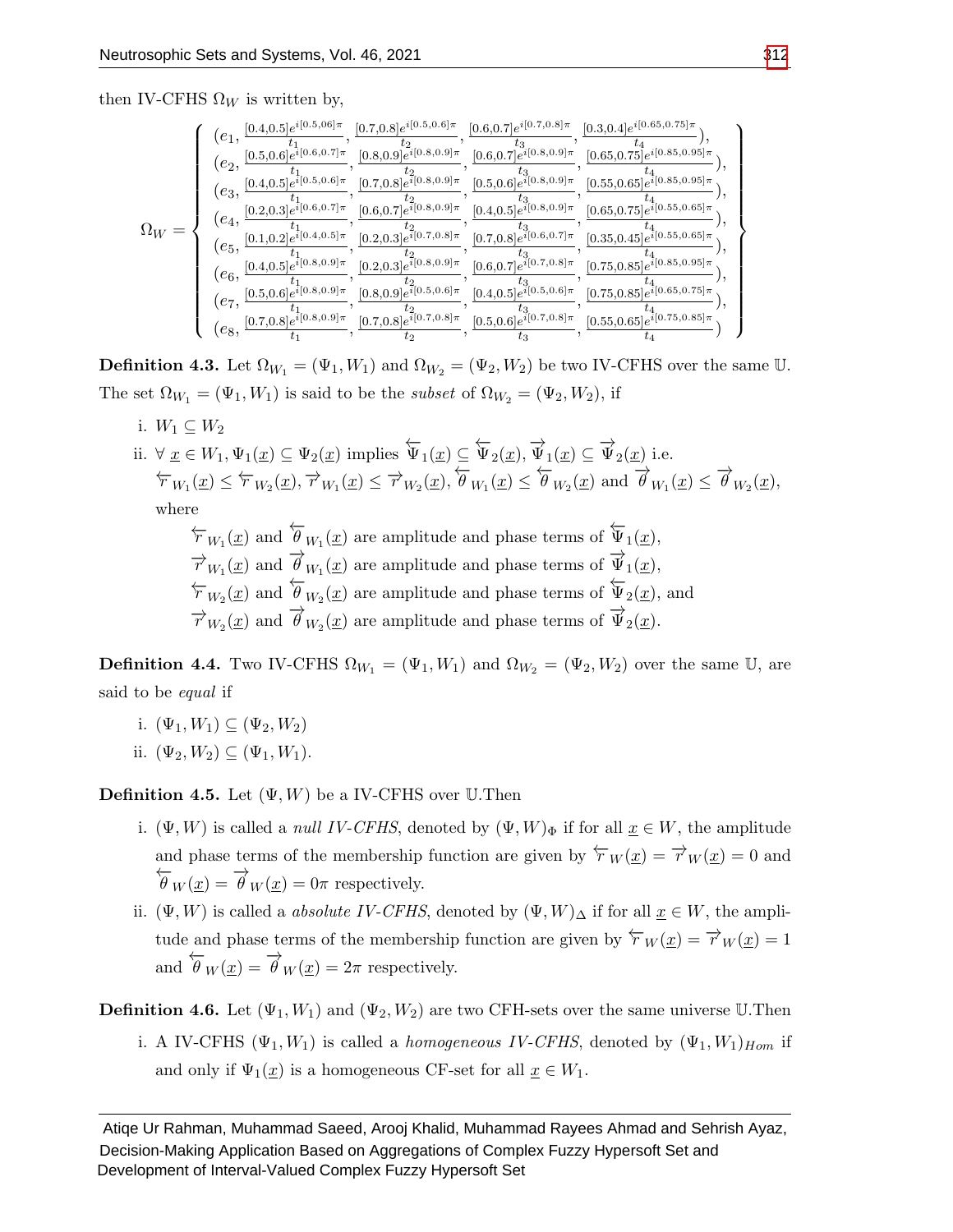- ii. A IV-CFHS  $(\Psi_1, W_1)$  is called a *completely homogeneous IV-CFHS*, denoted by  $(\Psi_1, W_1)_{CHom}$  if and only if  $\Psi_1(\underline{x})$  is a homogeneous with  $\Psi_1(y)$  for all  $\underline{x}, y \in W_1$ .
- iii. A IV-CFHS ( $\Psi_1, W_1$ ) is said to be a completely homogeneous IV-CFHS with  $(\Psi_2, W_2)$ if and only if  $\Psi_1(\underline{x})$  is a homogeneous with  $\Psi_2(\underline{x})$  for all  $\underline{x} \in W_1 \prod W_2$ .

# 4.1. Set Theoretic Operations and Laws on IV-CFHS

Here some basic set theoretic operations (i.e.complement, union and intersection) and laws (commutative laws, associative laws etc.) are discussed on IV-CFHS.

**Definition 4.7.** The *complement* of IV-CFHS  $(\Psi, W)$ , denoted by  $(\Psi, W)^c$  is defined as

$$
(\Psi, W)^c = \{ (\underline{x}, (\Psi(\underline{x}))^c) : \underline{x} \in W, (\Psi(\underline{x}))^c \in C_{IV}(\mathbb{U}) \}
$$

such that the amplitude and phase terms of the membership function  $(\Psi(x))^c$  are given by

 $(\overleftarrow{r}_W(\underline{x}))^c = 1 - \overleftarrow{r}_W(\underline{x})$  $(\overrightarrow{r}_W(\underline{x}))^c = 1 - \overrightarrow{r}_W(\underline{x})$ and  $\left(\overleftarrow{\theta}_W(\underline{x})\right)^c = 2\pi - \overleftarrow{\theta}_W(\underline{x}),$  $(\overrightarrow{\theta}_W(\underline{x}))^c = 2\pi - \overrightarrow{\theta}_W(\underline{x})$  respectively.

**Proposition 4.8.** Let  $(\Psi, W)$  be a IV-CFHS over  $\mathbb{U}$ . Then  $((\Psi, W)^c)^c = (\Psi, W)$ .

*Proof.* Since  $\Psi(\underline{x}) \in C_{IV}(\mathbb{U})$ , therefore  $(\Psi, W)$  can be written in terms of its amplitude and phase terms as

<span id="page-13-0"></span>
$$
(\Psi, W) = \left\{ \left( \underline{x}, \left( \overleftarrow{r}_W(\underline{x}) e^{i \overleftarrow{\theta}_W(\underline{x})}, \overrightarrow{r}_W(\underline{x}) e^{i \overrightarrow{\theta}_G(\underline{x})} \right) \right) : \underline{x} \in W \right\} \tag{3}
$$

Now

$$
(\Psi, W)^c(\underline{x}) = \left\{ \left( \underline{x}, \left( (\overleftarrow{v}^W(\underline{x}))^c e^{i(\overleftrightarrow{\theta}_W(\underline{x}))^c}, (\overrightarrow{v}^W(\underline{x}))^c e^{i(\overrightarrow{\theta}_G(\underline{x}))^c} \right) \right) : \underline{x} \in W \right\}
$$

$$
(\Psi, W)^c(\underline{x}) = \left\{ \left( \underline{x}, \left( (1 - \overleftarrow{v}^W(\underline{x})) e^{i(2\pi - \overleftarrow{\theta}_W(\underline{x}))}, (1 - \overrightarrow{v}^W(\underline{x})) e^{i(2\pi - \overrightarrow{\theta}_G(\underline{x}))} \right) \right) : \underline{x} \in W \right\}
$$

$$
((\psi, G)^c)^c = \left\{ \left( \underline{x}, \left( (1 - \overleftarrow{v}^W(\underline{x}))^c e^{i(2\pi - \overleftarrow{\theta}_W(\underline{x}))^c}, (1 - \overrightarrow{v}^W(\underline{x}))^c e^{i(2\pi - \overrightarrow{\theta}_G(\underline{x}))^c} \right) \right) : \underline{x} \in W \right\}
$$

$$
((\Psi, W)^c)^c = \left\{ \left( \underline{x}, \left( (1 - (1 - \overleftarrow{v}^W(\underline{x}))) e^{i(2\pi - (2\pi - \overleftarrow{\theta}_W(\underline{x}))}, (1 - (1 - \overrightarrow{v}^W(\underline{x}))) e^{i(2\pi - (2\pi - \overrightarrow{\theta}_G(\underline{x})))} \right) \right) : \underline{x} \in W \right\}
$$

$$
((\Psi, W)^c)^c = \left\{ \left( \underline{x}, \left( \overleftarrow{v}^W(\underline{x}) e^{i \overleftarrow{\theta}_W(\underline{x})}, \overrightarrow{v}^W(\underline{x}) e^{i \overrightarrow{\theta}_G(\underline{x})} \right) \right) : \underline{x} \in W \right\} \right\}
$$

$$
(4)
$$

<span id="page-13-1"></span>from equations [\(3\)](#page-13-0) and [\(4\)](#page-13-1), we have  $((\Psi, W)^c)^c = (\Psi, W)$ .

**Proposition 4.9.** Let  $(\Psi, W)$  be a IV-CFHS over  $\mathbb U$ . Then

- i.  $((\Psi, W)_{\Phi})^c = (\Psi, W)_{\Delta}$
- ii.  $((\Psi, W)_{\Delta})^c = (\Psi, W)_{\Phi}$

Atiqe Ur Rahman, Muhammad Saeed, Arooj Khalid, Muhammad Rayees Ahmad and Sehrish Ayaz, Decision-Making Application Based on Aggregations of Complex Fuzzy Hypersoft Set and Development of Interval-Valued Complex Fuzzy Hypersoft Set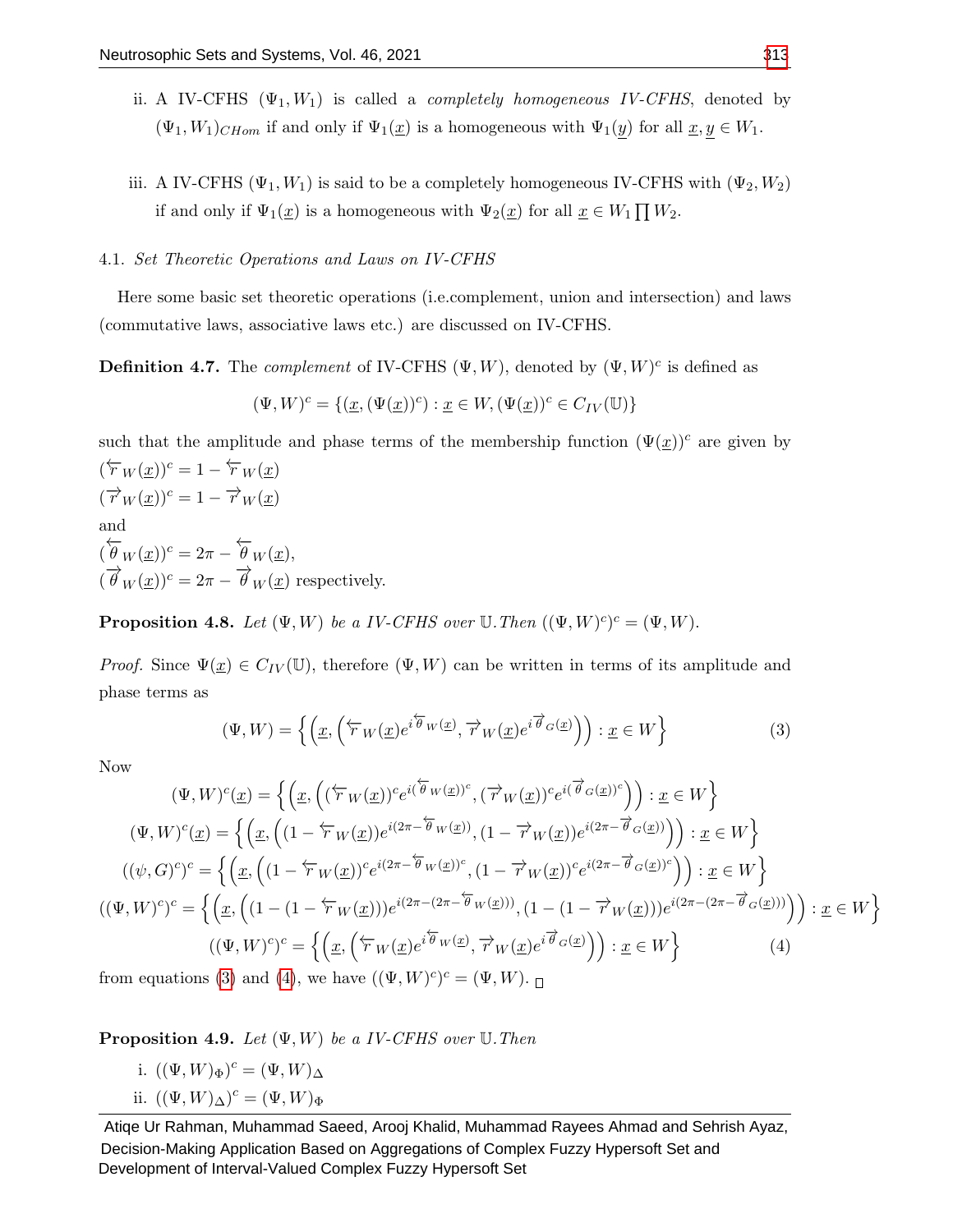**Definition 4.10.** The *intersection* of two IV-CFHS  $(\Psi_1, W_1)$  and  $(\Psi_2, W_2)$  over the same universe U, denoted by  $(\Psi_1, W_1) \prod_{i=1}^N (\Psi_2, W_2)$ , is the IV-CFHS  $(\Psi_3, W_3)$ , where  $W_3 = W_1 \coprod W_2$ , and for all  $\underline{x} \in W_3$ ,

$$
\overleftarrow{\Psi}_{3}(\underline{x}) = \begin{cases}\n\overleftarrow{r}_{W_{1}}(\underline{x})e^{i\overleftarrow{\theta}_{W_{1}}(\underline{x})} & , if \underline{x} \in W_{1} \setminus W_{2} \\
\overleftarrow{r}_{W_{2}}(\underline{x})e^{i\overleftarrow{\theta}_{W_{2}}(\underline{x})} & , if \underline{x} \in W_{2} \setminus W_{1} \\
min[\overleftarrow{r}_{W_{1}}(\underline{x}), \overleftarrow{r}_{W_{2}}(\underline{x})]e^{i\min[\overleftarrow{\theta}_{W_{1}}(\underline{x}), \overleftarrow{\theta}_{W_{2}}(\underline{x})]} & , if \underline{x} \in W_{1} \prod W_{2}\n\end{cases}
$$

and

$$
\overrightarrow{\Psi}_{3}(\underline{x}) = \begin{cases} \overrightarrow{r}_{W_{1}}(\underline{x})e^{i\overrightarrow{\theta}_{W_{1}}(\underline{x})} & , if \underline{x} \in W_{1} \backslash W_{2} \\ \overrightarrow{r}_{W_{2}}(\underline{x})e^{i\overrightarrow{\theta}_{W_{2}}(\underline{x})} & , if \underline{x} \in W_{2} \backslash W_{1} \\ min[\overrightarrow{r}_{W_{1}}(\underline{x}), \overrightarrow{r}_{W_{2}}(\underline{x})]e^{i\min[\overrightarrow{\theta}_{W_{1}}(\underline{x}), \overrightarrow{\theta}_{W_{2}}(\underline{x})]} & , if \underline{x} \in W_{1} \prod W_{2} \end{cases}
$$

**Definition 4.11.** The difference between two IV-CFHS  $(\Psi_1, W_1)$  and  $(\Psi_2, W_2)$  is defined as

$$
(\Psi_1, W_1) \setminus (\Psi_2, W_2) = (\Psi_1, W_1) \prod (\Psi_2, W_2)^c
$$

**Definition 4.12.** The union of two IV-CFHS  $(\Psi_1, W_1)$  and  $(\Psi_2, W_2)$  over the same universe U, denoted by  $(\Psi_1, W_1) \coprod (\Psi_2, W_2)$ , is the IV-CFHS  $(\Psi_3, W_3)$ , where  $W_3 = W_1 \coprod W_2$ , and for all  $\underline{x} \in W_3$ ,

$$
\overleftarrow{\Psi}_{3}(\underline{x}) = \begin{cases}\n\overleftarrow{r}_{W_{1}}(\underline{x})e^{i\overleftarrow{\theta}_{W_{1}}(\underline{x})} & , if \underline{x} \in W_{1} \backslash W_{2} \\
\overleftarrow{r}_{W_{2}}(\underline{x})e^{i\overleftarrow{\theta}_{W_{2}}(\underline{x})} & , if \underline{x} \in W_{2} \backslash W_{1} \\
max[\overleftarrow{r}_{W_{1}}(\underline{x}), \overleftarrow{r}_{W_{2}}(\underline{x})]e^{i \max[\overleftarrow{\theta}_{W_{1}}(\underline{x}), \overleftarrow{\theta}_{W_{2}}(\underline{x})]} & , if \underline{x} \in W_{1} \prod W_{2}\n\end{cases}
$$

and

$$
\overrightarrow{\Psi}_{3}(\underline{x}) = \begin{cases} \overrightarrow{r}_{W_{1}}(\underline{x})e^{i\overrightarrow{\theta}_{W_{1}}(\underline{x})} & , if \underline{x} \in W_{1} \backslash W_{2} \\ \overrightarrow{r}_{W_{2}}(\underline{x})e^{i\overrightarrow{\theta}_{W_{2}}(\underline{x})} & , if \underline{x} \in W_{2} \backslash W_{1} \\ max[\overrightarrow{r}_{W_{1}}(\underline{x}), \overrightarrow{r}_{W_{2}}(\underline{x})]e^{i \max[\overrightarrow{\theta}_{W_{1}}(\underline{x}), \overrightarrow{\theta}_{W_{2}}(\underline{x})]} & , if \underline{x} \in W_{1} \prod W_{2} \end{cases}
$$

**Proposition 4.13.** Let  $(\Psi, W)$  be a IV-CFHS over  $\mathbb U$ . Then the following results hold true:

i.  $(\Psi, W) \coprod (\Psi, W)_{\Phi} = (\Psi, W)$ ii.  $(\Psi, W) \coprod (\Psi, W)_{\Delta} = (\Psi, W)_{\Delta}$ iii.  $(\Psi, W) \prod (\Psi, W)_{\Phi} = (\Psi, W)_{\Phi}$ iv.  $(\Psi, W) \prod (\Psi, W)_{\Delta} = (\Psi, W)$ v.  $(\Psi, W)_{\Phi} \coprod (\Psi, W)_{\Delta} = (\Psi, W)_{\Delta}$ vi.  $(\Psi, W)_{\Phi} \prod (\Psi, W)_{\Delta} = (\Psi, W)_{\Phi}$ 

**Proposition 4.14.** Let  $(\Psi_1, W_1)$ ,  $(\Psi_2, W_2)$  and  $(\Psi_3, W_3)$  are three CFH-sets over the same universe U. Then the following commutative and associative laws hold true:

i. 
$$
(\Psi_1, W_1) \prod (\Psi_2, W_2) = (\Psi_2, W_2) \prod (\Psi_1, W_1)
$$
  
ii.  $(\Psi_1, W_1) \coprod (\Psi_2, W_2) = (\Psi_2, W_2) \coprod (\Psi_1, W_1)$   
iii.  $(\Psi_1, W_1) \prod ((\Psi_2, W_2) \prod (\Psi_3, W_3)) = ((\Psi_1, W_1) \prod (\Psi_2, W_2)) \prod (\Psi_3, W_3)$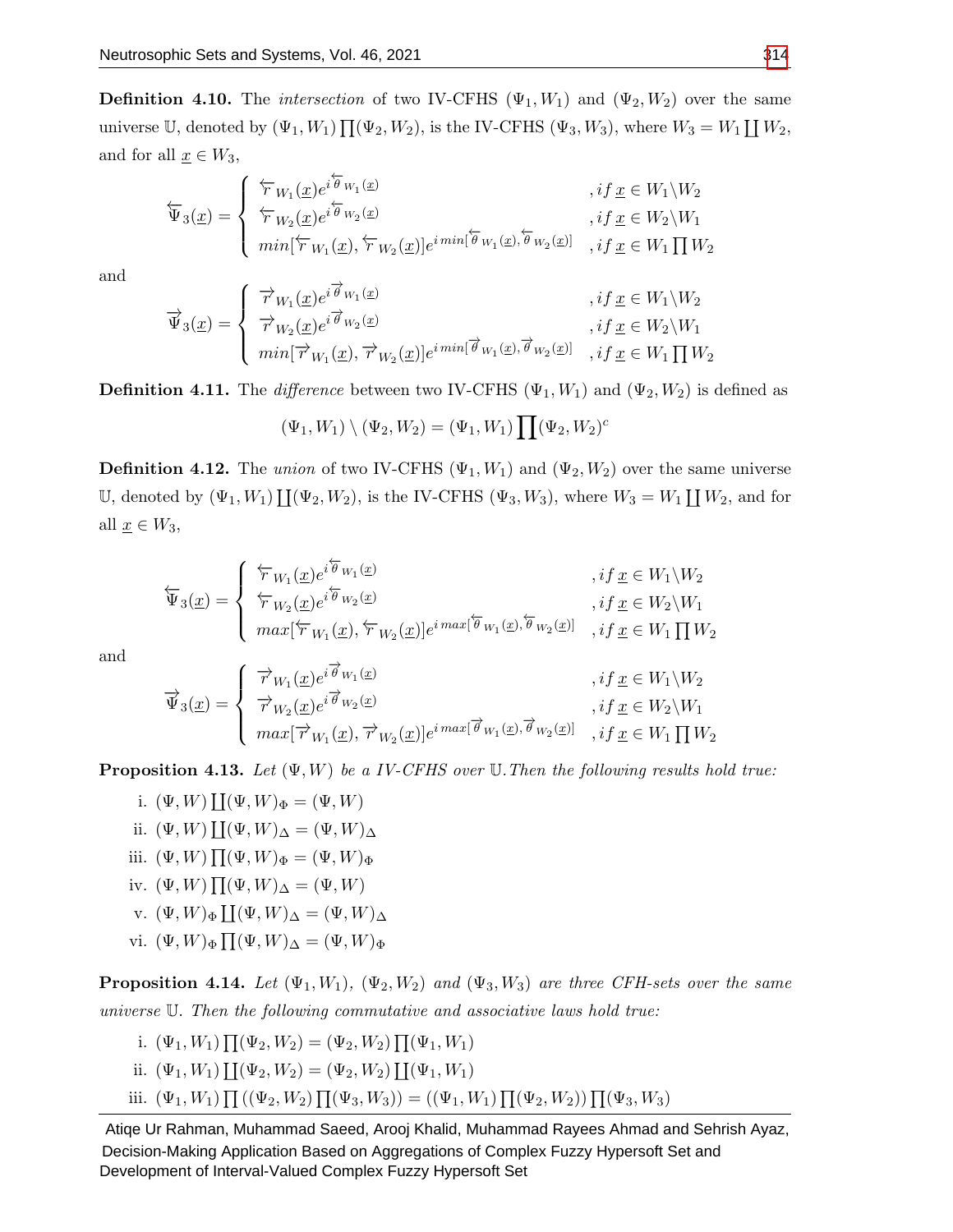iv.  $(\Psi_1, W_1) \coprod ((\Psi_2, W_2) \coprod (\Psi_3, W_3)) = ((\Psi_1, W_1) \coprod (\Psi_2, W_2)) \coprod (\Psi_3, W_3)$ 

**Proposition 4.15.** Let  $(\Psi_1, W_1)$  and  $(\Psi_2, W_2)$  are two CFH-sets over the same universe U. Then the following De Morganss laws hold true:

i. 
$$
((\Psi_1, W_1) \prod (\Psi_2, W_2))^c = (\Psi_1, W_1)^c \prod (\Psi_2, W_2)^c
$$
  
ii.  $(\Psi_1, W_1) \prod (\Psi_2, W_2)^c = (\Psi_1, W_1)^c \prod (\Psi_2, W_2)^c$ 

# Conclusion

In this work, the complex fuzzy hypersoft sets (CFH-sets) are developed along with some fundamentals, theoretic set operations and aggregations. Also a method is proposed to solve decision making problems and demonstrated with a commerce-based application. Moreover, the rudiments of interval-valued fuzzy hypersoft set ( IV-CFHS) are characterized with suitable examples. CFH-sets and IV-CFHS generalize the existing structures of complex fuzzy soft set, permit a broad range of values for membership function by expanding them to the unit circle in a complex plane, consider the periodic nature of the information through the phase-terms and classify distinct attributes into corresponding attribute-values sets for vivid understanding. Further work may include:

- (i) the extension of proposed work to the development of:
	- complex intuitionistic fuzzy hypersoft set,
	- complex neutrosophic hypersoft set,
	- interval-valued complex intuitionistic fuzzy hypersoft set,
	- interval-valued complex neutrosophic hypersoft set,
- (ii) the application of proposed work in multi-criteria decision-making,
- (iii) the determination of similarity measures and entropies for proposed structures,
- (iv) the parameterization of proposed structures with fuzzy, intuitionistic fuzzy and neutrosophic settings,
- (v) the characterization of proposed structures under multi-decisive environment,
- (vi) the introduction of refinement in the proposed structures for sub-membership grades.

# References

- <span id="page-15-0"></span>[1] Ramot, D.; Milo, R.; Friedman, M.; Kandel, A. Complex fuzzy sets. IEEE Transactions on Fuzzy Systems **2002**,  $10(2)$ , 171-186. http://doi.org/10.1109/91.995119
- <span id="page-15-1"></span>[2] Zadeh, L. Fuzzy sets. Information and control 1965, 8 (3), 338-353. http://doi.org/10.1016/S0019- 9958(65)90241-X
- <span id="page-15-2"></span>[3] Buckley. J.J., Fuzzy complex numbers. Fuzzy Sets and Systems  $1989$ ,  $33(3)$ , 333-345. https://doi.org/10.1016/0165-0114(89)90122-X
- <span id="page-15-3"></span>[4] Zhang, G.; Dillon, T. S.; Cai, K. Y.; Ma, J.; Lu, J. Operation properties and  $\delta$ -equalities of complex fuzzy sets. International journal of approximate reasoning  $2009$ ,  $50(8)$ , 1227-1249. https://doi.org/10.1016/j.ijar.2009.05.010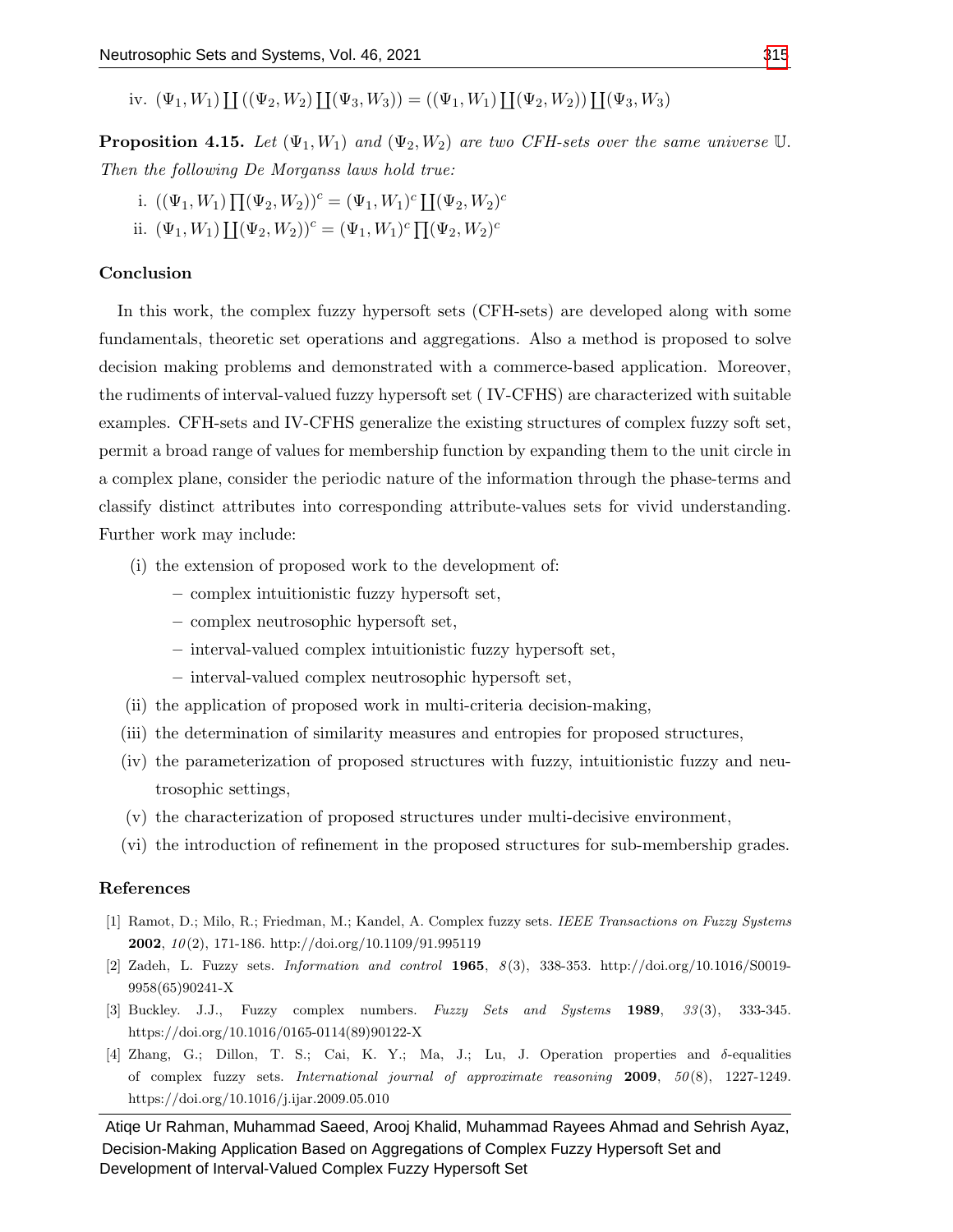- <span id="page-16-9"></span>[5] Ramot, D.; Milo, R.; Friedman, M.; Kandel, A. Complex fuzzy sets. IEEE Transactions on Fuzzy Systems **2002**,  $10(2)$ , 171-186. https://doi.org/10.1109/91.995119
- <span id="page-16-10"></span>[6] Ramot, D.; Friedman, M.; Langholz, G.; Kandel, A. Complex fuzzy logic. IEEE Transactions on Fuzzy Systems 2003, 11 (4), 450-461. https://doi.org/10.1109/TFUZZ.2003.814832
- <span id="page-16-0"></span>[7] Molodtsov, D. Soft Set Theory - First Results. Computers and Mathematics with Applications 1999, 37, 19-31. http://doi.org/10.1016/S0898-1221(99)00056-5
- <span id="page-16-1"></span>[8] Maji. P.K.; Biswas R.; Roy, A. R. Soft Set Theory. Computers and Mathematics with Applications 2003, 45, 555-562. http://doi.org/10.1016/S0898-1221(03)00016-6
- <span id="page-16-11"></span>[9] Maji, P. K.; Biswas, R.; Roy, A. R. Fuzzy soft sets. Journal of Fuzzy Mathematics 2001, 9 (3), 589-602.
- [10] Pei, D.; Miao, D. From soft set to information system. In international conference of granular computing IEEE 2005, 2 , 617-621. http://doi.org/10.1109/GRC.2005.1547365
- [11] Ali, M. I.; Feng, F.; Liu, X.; Min, W. K.; Sabir, M. On some new operations in soft set theory. Computers and Mathematics with Applications 2009, 57 , 1547-1553. http://doi.org/10.1016/j.camwa.2008.11.009
- [12] Babitha, K. V.; Sunil, J. J. Soft set relations and functions. Computers and Mathematics with Applications 2010, 60, 1840-1849. http://doi.org/10.1016/j.camwa.2010.07.014
- [13] Babitha, K. V.; Sunil, J. J. Transitive closure and ordering in soft set. Computers and Mathematics with Applications 2010, 61 2235-2239. http://doi.org/10.1016/j.camwa.2011.07.010
- [14] Sezgin, A.; Atagün A. O. On operations of soft sets. Computers and Mathematics with Applications 2011,  $61(5)$ , 1457-1467. http://doi.org/10.1016/j.camwa.2011.01.018
- [15] Ge, X.; Yang, S. Investigations on some operations of soft sets. World Academy of Science Engineering and Technology 2011, 75, 1113-1116.
- [16] Li, F. Notes on soft set operations. ARPN Journal of systems and softwares 2011, 205-208.
- <span id="page-16-2"></span>[17] Maji, P. K.; Biswas, R.; Roy, A. R. Intuitionistic fuzzy soft sets. The Journal of Fuzzy Mathematics 2001,  $9(3)$ , 677-692.
- <span id="page-16-3"></span>[18] Maji, P. K. Neutrosophic Soft Set. Annals of Fuzzy Mathematics and Informatics 2013, 5 (1), 2287-623.
- <span id="page-16-4"></span>[19] Smarandache, F. Extension of Soft Set of Hypersoft Set, and then to Plithogenic Hypersoft Set. Neutrosophic Sets and Systems 2018, 22 , 168-170. http://doi.org/10.5281/zenodo.2838716
- <span id="page-16-5"></span>[20] Saeed, M.; Ahsan, M.; Siddique, M.k.; Ahmad, M.R. A Study of the Fundamentals of Hypersoft Set Theory. International Journal of Scientific and Engineering Research 2020, 11(1), 320-329.
- [21] Saeed, M.; Rahman, A. U.; Ahsan, M.; Smarandache, F. An Inclusive Study on Fundamentals of Hypersoft Set, In Theory and Application of Hypersoft Set, Pons Publishing House, Brussel, 2021, 1-23.
- <span id="page-16-6"></span>[22] Abbas, F.; Murtaza, G.; Smarandache, F. (2020). Basic operations on hypersoft sets and hypersoft points. Neutrosophic Sets and Systems 2020, 35, 407-421. http://doi.org/10.5281/zenodo.3951694
- <span id="page-16-7"></span>[23] Saqlain, M.; Jafar, N.; Moin, S.; Saeed, M.; Broumi, S. Single and Multi-valued Neutrosophic Hypersoft Set and Tangent Similarity Measure of Single valued Neutrosophic Hypersoft Sets. Neutrosophic Sets and Systems 2020, 32, 317-329. http://doi.org/10.5281/zenodo.3723165
- [24] Saqlain, M.; Moin, S.; Jafar, N.; Saeed, M.; Smarandache, F. Aggregate Operators of Neutrosophic Hypersoft Sets. Neutrosophic Sets and Systems 2020, 32, 294-306. http://doi.org/10.5281/zenodo.3723155
- [25] Saqlain, M.; Saeed, M.; Ahmad, M.R.; Smarandache, F. Generalization of TOPSIS for Neutrosophic Hypersoft Sets using Accuracy Function and its Application. Neutrosophic Sets and Systems 2020, 27, 131-137. http://doi.org/10.5281/zenodo.3275533
- [26] Martin, N.; Smarandache, F. Concentric Plithogenic Hypergraph based on Plithogenic Hypersoft Sets A Novel Outlook. Neutrosophic Sets and Systems 2020, 33, 78-91. http://doi.org/10.5281/zenodo.3782824
- <span id="page-16-8"></span>[27] Rahman, A. U.; Saeed, M.; Alodhaibi, S.S.; Abd, H. Decision Making Algorithmic Approaches Based on Parameterization of Neutrosophic Set under Hypersoft Set Environment with Fuzzy, Intuitionistic Fuzzy